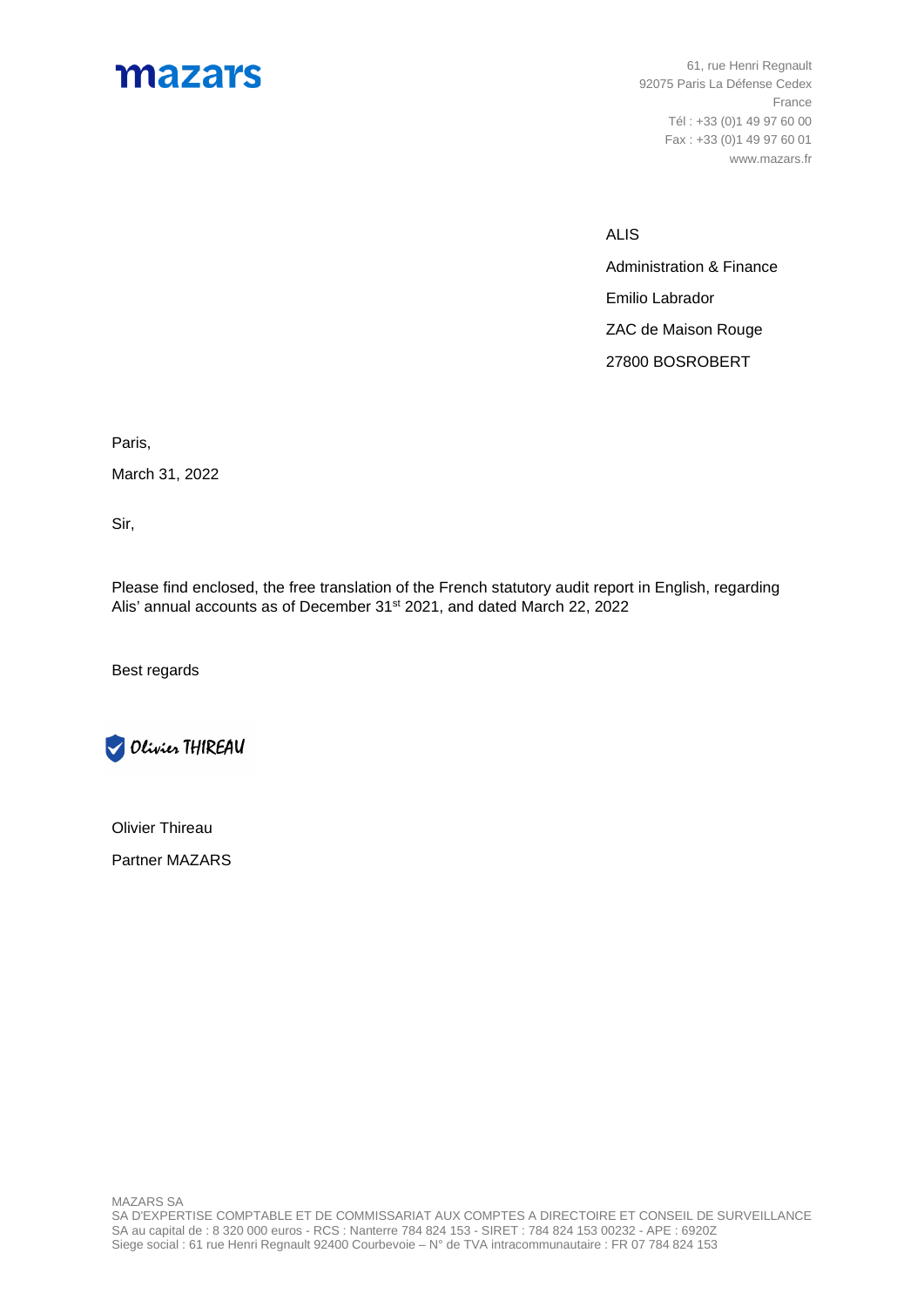# **STATUTORY AUDITOR'S REPORT ON THE FINANCIAL STATEMENTS**

## **For the year ended December 31, 2021**

This is a free translation into English of the statutory auditors' report on the financial statements issued in French and it is provided solely for the convenience of English-speaking users.

The statutory auditors' report includes information specifically required by French law in such reports, whether modified or not. This information is presented below the audit opinion on the financial statements and includes an explanatory paragraph discussing the auditors' assessments of certain significant accounting and auditing matters. These assessments were considered for the purpose of issuing an audit opinion on the financial statements taken as a whole and not to provide separate assurance on individual account balances, transactions or disclosures. This report also includes information relating to the specific verification of information given in the management report and in the documents addressed to the shareholders.

This report should be read in conjunction with and construed in accordance with French law and professional auditing standards applicable in France.

To the Shareholders of Autoroute de Liaison Seine-Sarthe,

## **Opinion**

In compliance with the engagement entrusted to us by your general meeting, we have audited the accompanying financial statements of Autoroute de Liaison Seine-Sarthe for the year ended December 31, 2021*.*

In our opinion, the financial statements give a true and fair view of the assets and liabilities and of the financial position of the Company as at December 31, 2021 and of the results of its operations for the year then ended in accordance with French accounting principles.

## **Basis for Opinion**

## *Audit Framework*

We conducted our audit in accordance with professional standards applicable in France. We believe that the audit evidence we have obtained is sufficient and appropriate to provide a basis for our opinion.

Our responsibilities under those standards are further described in the *Statutory Auditor's Responsibilities for the Audit of the Financial Statements* section of our report.

## *Independence*

We conducted our audit engagement in compliance with independence requirements of rules required by the French Commercial Code (code de commerce) and the French Code of ethics (code de déontologie) for statutory auditors for the period from January  $1<sup>st</sup>$ , 2021 to date of our report.

## **Justification of Assessments**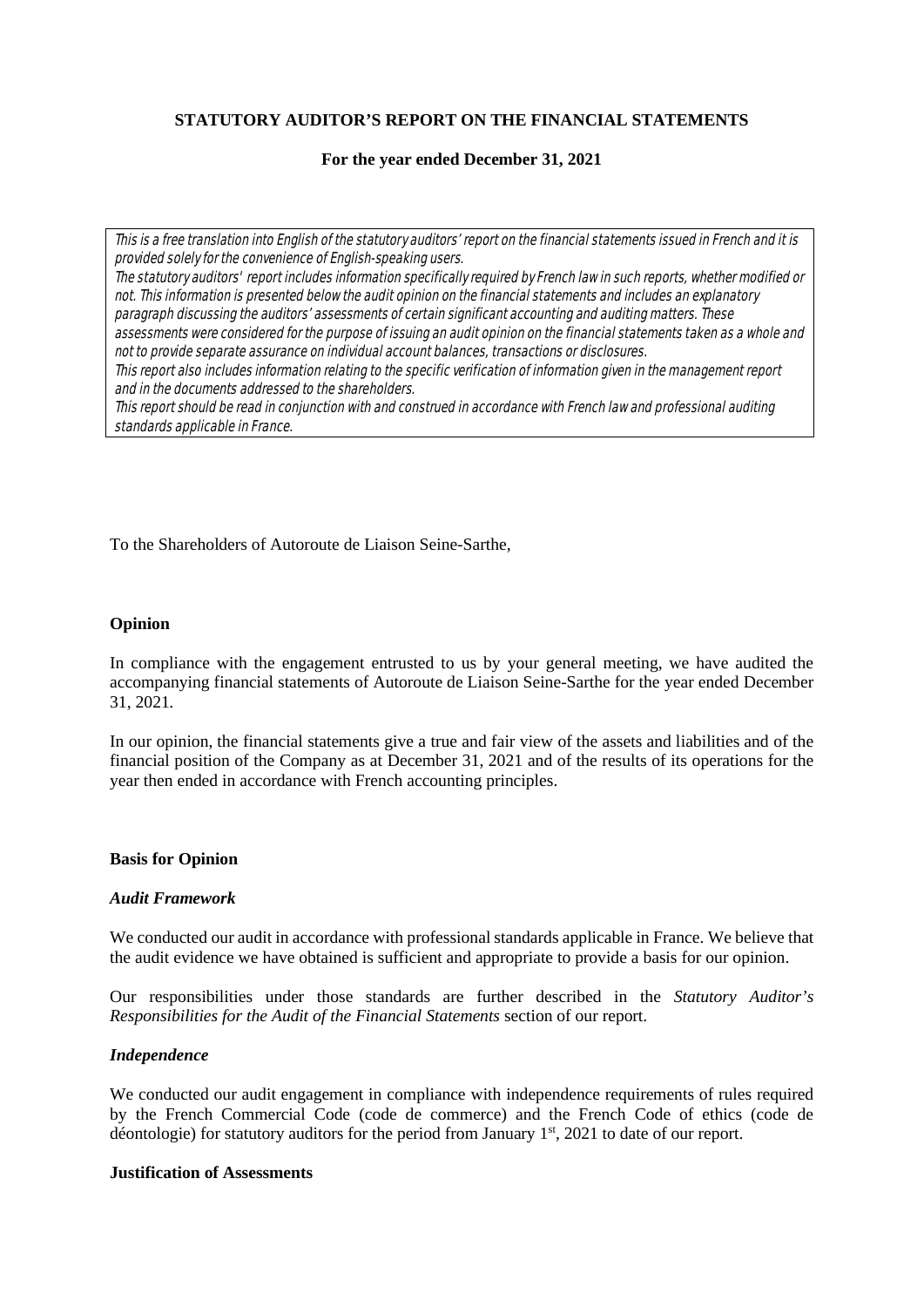Due to the global crisis related to the Covid-19 pandemic, the financial statements of this period have been prepared and audited under specific conditions. Indeed, this crisis and the exceptional measures taken in the context of the state of sanitary emergency have had numerous consequences for companies, particularly on their operations and their financing, and have led to greater uncertainties on their future prospects. Those measures, such as travel restrictions and remote working, have also had an impact on the companies' internal organisation and the performance of the audits.

It is in this complex and evolving context that, in accordance with the requirements of Articles L.823-9 and R.823-7 of the French Commercial Code (code de commerce) relating to the justification of our assessments, we inform you of the following matters that, in our professional judgment, were of most significance in our audit of the financial statements of the current period.

These matters were addressed in the context of our audit of the financial statements as a whole, approved in the aforementioned context, and in forming our opinion thereon, and we do not provide a separate opinion on specific items of the financial statements.

Note 3.c. iii of the financial statements describes the amortization method of tangible assets held under concession. We have assessed the appropriateness of these estimating methods and their correct application.

Notes 3.i and 9 of the financial statements describe the accounting method of bond issuance fees and cash payments made for the new debt incurred after refinancing. We have assessed the validity of the accounting method and the relevance of explanations provided in the notes.

Note 8 of the financial statements describes the accounting method of deferred tax, and the estimating methods used. We have assessed the validity of the accounting method and the relevance of explanations provided in the note. We have also assessed the appropriateness of these estimating methods and their correct application.

## **Specific verifications**

We have also performed, in accordance with professional standards applicable in France, the specific verifications required by French law and regulations.

# *Information given in the management report and in the other documents with respect to the financial position and the financial statements provided to Shareholders*

We have no matters to report as to the fair presentation and the consistency with the financial statements of the information given in the management report of the board of directors and in the other documents with respect to the financial position and the financial statements provided to shareholders.

In accordance with French law, we report to you that the information relating to payment times referred to in Article D. 441-6 of the French Commercial Code (Code de commerce) is fairly presented and consistent with the financial statements.

## *Information relating to corporate governance*

We attest that the corporate governance section of the management report sets out the information required by Article L.225-37-4 of the French Commercial Code.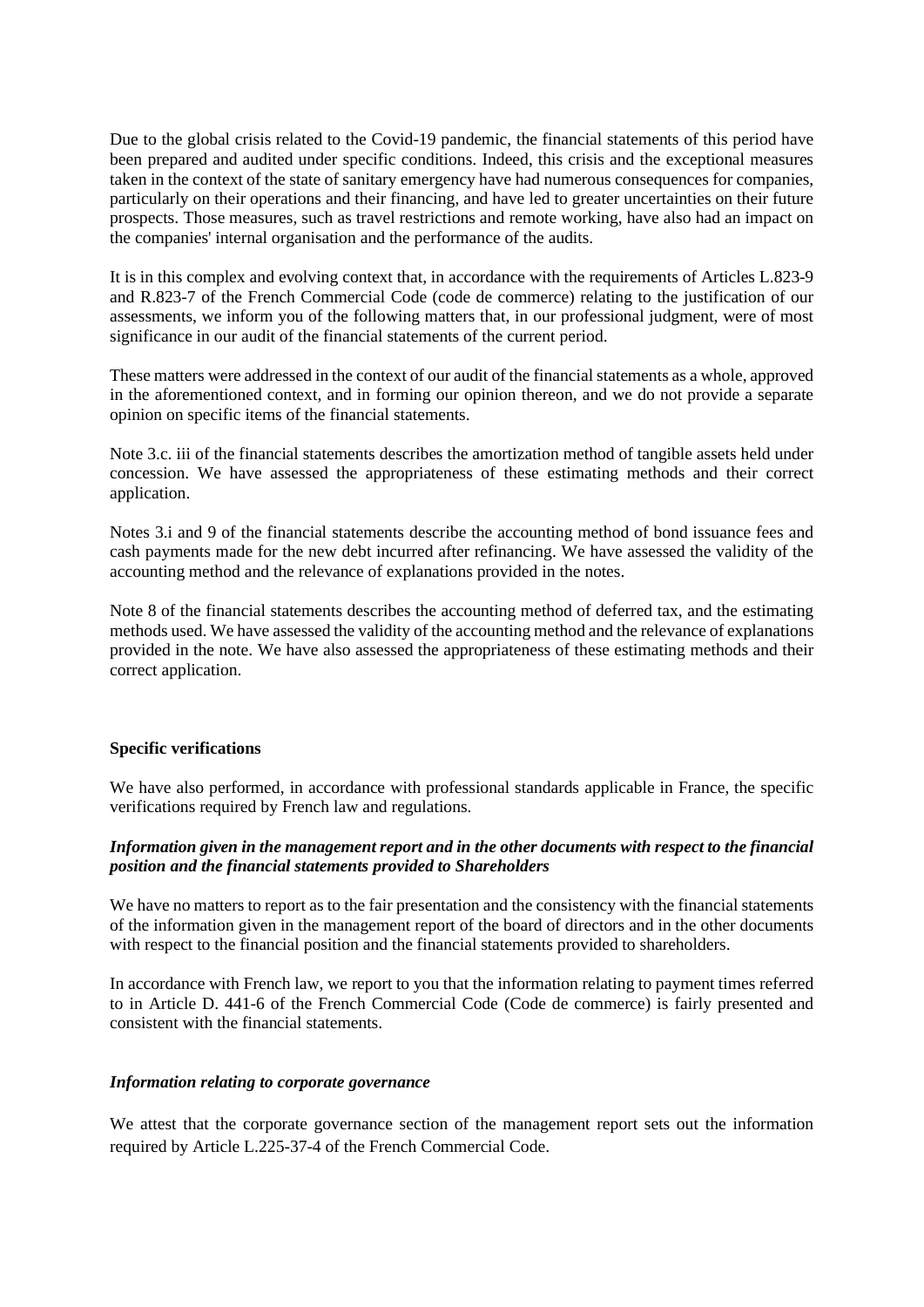# **Responsibilities of Management and Those Charged with Governance for the Financial Statements**

Management is responsible for the preparation and fair presentation of the financial statements in accordance with French accounting principles and for such internal control as management determines is necessary to enable the preparation of financial statements that are free from material misstatement, whether due to fraud or error.

In preparing the financial statements, management is responsible for assessing the Company's ability to continue as a going concern, disclosing, as applicable, matters related to going concern and using the going concern basis of accounting unless it is expected to liquidate the Company or to cease operations.

The financial statements were approved by the board of directors.

## **Statutory Auditors' Responsibilities for the Audit of the Financial Statements**

Our role is to issue a report on the financial statements. Our objective is to obtain reasonable assurance about whether the financial statements as a whole are free from material misstatement. Reasonable assurance is a high level of assurance, but is not a guarantee that an audit conducted in accordance with professional standards will always detect a material misstatement when it exists. Misstatements can arise from fraud or error and are considered material if, individually or in the aggregate, they could reasonably be expected to influence the economic decisions of users taken on the basis of these financial statements.

As specified in Article L.823-10-1 of the French Commercial Code (code de commerce), our statutory audit does not include assurance on the viability of the Company or the quality of management of the affairs of the Company.

As part of an audit conducted in accordance with professional standards applicable in France, the statutory auditor exercises professional judgment throughout the audit and furthermore:

- · Identifies and assesses the risks of material misstatement of the financial statements, whether due to fraud or error, designs and performs audit procedures responsive to those risks, and obtains audit evidence considered to be sufficient and appropriate to provide a basis for his opinion. The risk of not detecting a material misstatement resulting from fraud is higher than for one resulting from error, as fraud may involve collusion, forgery, intentional omissions, misrepresentations, or the override of internal control.
- · Obtains an understanding of internal control relevant to the audit in order to design audit procedures that are appropriate in the circumstances, but not for the purpose of expressing an opinion on the effectiveness of the internal control.
- · Evaluates the appropriateness of accounting policies used and the reasonableness of accounting estimates and related disclosures made by management in the financial statements.
- · Assesses the appropriateness of management's use of the going concern basis of accounting and, based on the audit evidence obtained, whether a material uncertainty exists related to events or conditions that may cast significant doubt on the Company's ability to continue as a going concern. This assessment is based on the audit evidence obtained up to the date of his audit report. However, future events or conditions may cause the Company to cease to continue as a going concern. If the statutory auditor concludes that a material uncertainty exists, there is a requirement to draw attention in the audit report to the related disclosures in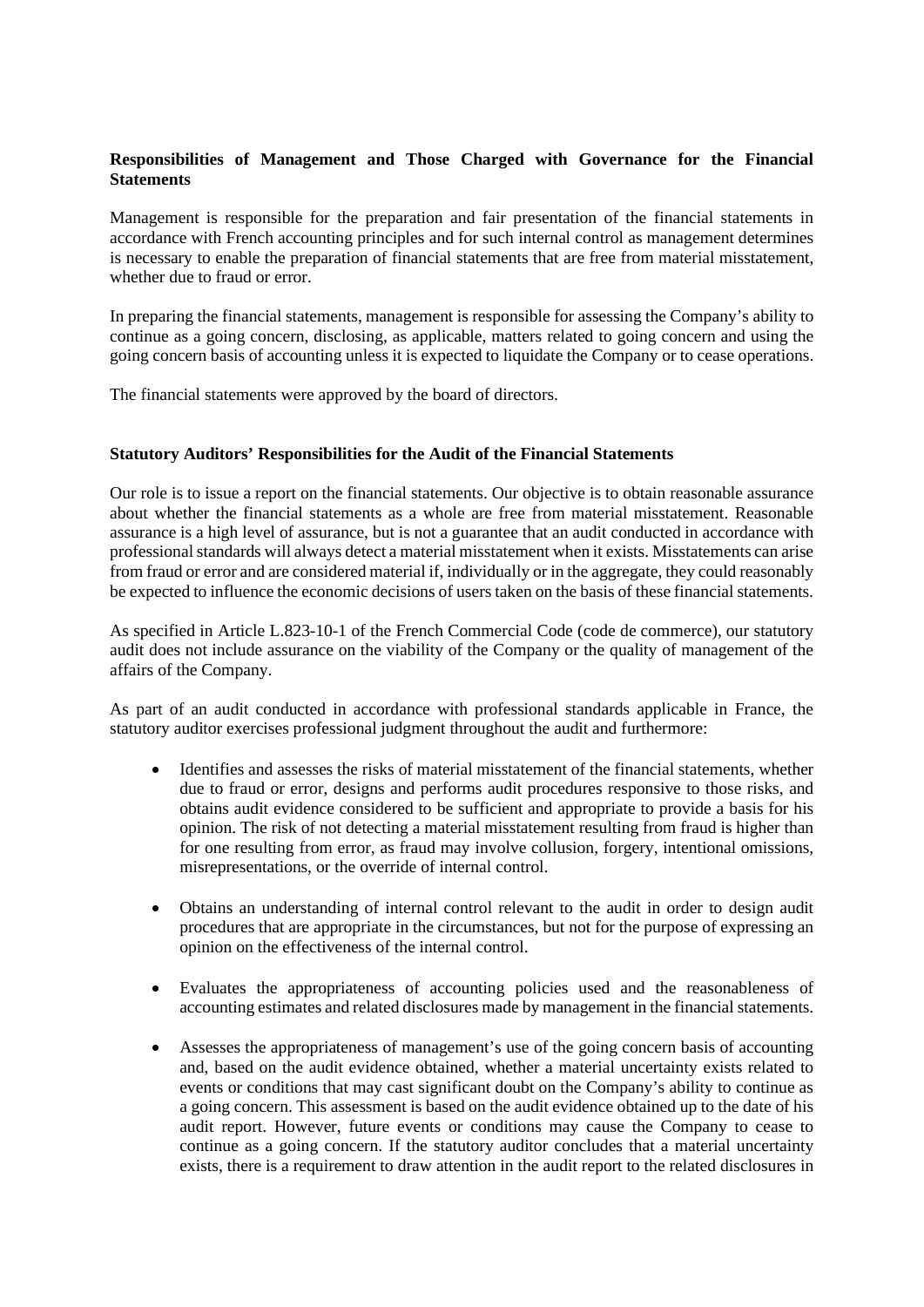the financial statements or, if such disclosures are not provided or inadequate, to modify the opinion expressed therein.

· Evaluates the overall presentation of the financial statements and assesses whether these statements represent the underlying transactions and events in a manner that achieves fair presentation.

Courbevoie, on March 22, 2022 The statutory auditor

French original signed by

**M A Z A R S**

OLIVIER THIREAU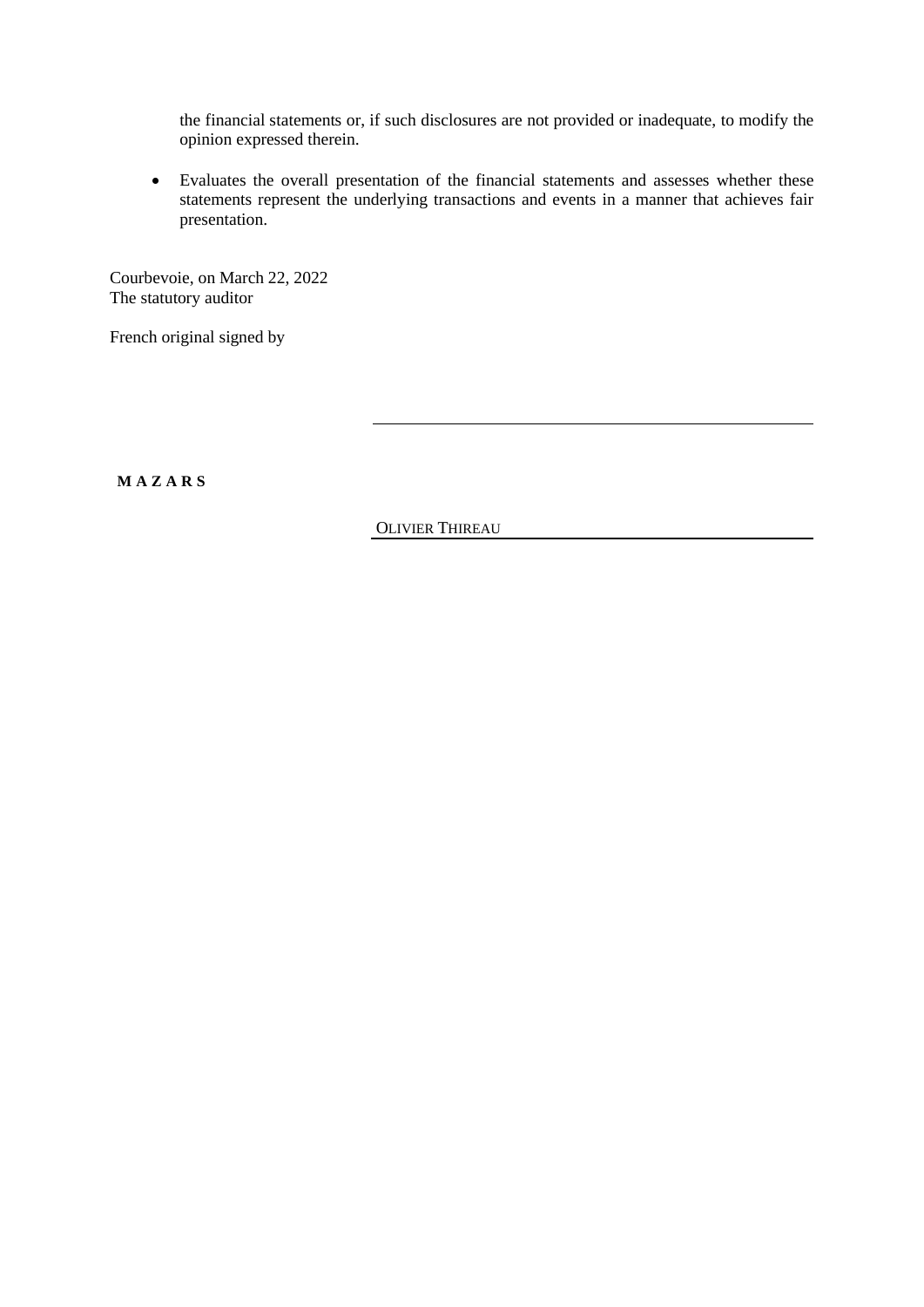# **AUTOROUTE DE LIAISON SEINE-SARTHE**

# **Balance Sheet as at 31 DECEMBER 2021**

( in Euros )

| <b>ASSETS</b>                                                                                                                                                             | Gross                  | <b>Depreciation</b><br><b>Provisions</b> | as at 31/12/2021         | as at 31/12/2020     |
|---------------------------------------------------------------------------------------------------------------------------------------------------------------------------|------------------------|------------------------------------------|--------------------------|----------------------|
| <b>CAPITAL SUBSCRIBED AND NOT PAID-IN</b><br>Capital subscribed and not paid-in                                                                                           | $\bf{0}$               | 0                                        | $\bf{0}$                 | $\mathbf{0}$         |
| <b>INTANG IBLE ASSETS</b>                                                                                                                                                 | 2 441 277              | 646806                                   | 1794471                  | 1492129              |
| <b>FIXED ASSETS OWNED BY THE COMPANY</b><br>Patents and similar rights                                                                                                    | 15 652                 | 4 1 8 7                                  | 11465                    | 53 274               |
| Goodwill<br>Other intangible fixed assets                                                                                                                                 | $\boldsymbol{0}$       | $\mathbf{0}$                             | $\mathbf{0}$             | 25810                |
| <b>FIXED ASSETS ON CONCESSION</b>                                                                                                                                         |                        |                                          |                          |                      |
| Intangible assets<br>In-progress intangible assets<br>Deposits on intangible fixed assets                                                                                 | 2 352 700<br>72925     | 642 619<br>$\Omega$                      | 1710081<br>72925         | 1 227 475<br>185 570 |
| <b>TANGIBLE ASSETS</b>                                                                                                                                                    | 922 434 283            | 173 601 627                              | 748 832 656              | 757 813 640          |
| Land                                                                                                                                                                      | 37 701                 | $\Omega$                                 | 37 701                   | 37 701               |
| <b>Buildings</b><br>Technical installations, equipments and tools                                                                                                         | 671406                 | 74 508                                   | 596898                   | 627 224              |
| Other tangible asssets                                                                                                                                                    | 105 275                | 14 4 0 6                                 | 90 869                   | 41851                |
| <b>FIXED ASSETS ON CONCESSION</b><br>Tangible asssets                                                                                                                     | 920 454 918            | 173 512 713                              | 746 942 205              | 756 245 991          |
| In progress tangible assets                                                                                                                                               | 1 164 984              | $\overline{0}$                           | 1 164 984                | 860 873              |
| Deposits on tangible fixed assets                                                                                                                                         | $\mathbf{0}$           | 0                                        | $\theta$                 | $\theta$             |
| <b>FINANCIAL FIXED ASSETS</b><br>Investments in subsidiaries and affiliates<br>Receivables related to subsidiaries and affiliates<br>Other portfolio investments<br>Loans | 61776673<br>61 776 673 | 0<br>$\boldsymbol{0}$                    | 61 776 673<br>61 776 673 | 506                  |
| Other financial fixed assets                                                                                                                                              | 0                      | 0                                        | $\overline{0}$           | 506                  |
| <b>FIXED ASSETS</b>                                                                                                                                                       | 986 652 233            | 174 248 433                              | 812 403 800              | 759 306 275          |
| <b>INVENTORIES AND WORK-IN-PROGRESS</b>                                                                                                                                   | 223 556                | 0                                        | 223 556                  | 31 208               |
| Raw material and consumables                                                                                                                                              | 166 266                | 0                                        | 166 266                  |                      |
| Goods                                                                                                                                                                     | 57 290                 | 0                                        | 57 290                   | 31 208               |
| <b>DOWNPAYMENTS TO SUPPLIERS</b>                                                                                                                                          | 39 906                 | 0                                        | 39 906                   | 7961                 |
| <b>ACCOUNT RECEIVABLES</b>                                                                                                                                                | 10 262 776             | 0                                        | 10 262 776               | 8969382              |
| Trade debtors and related accounts                                                                                                                                        | 9 577 803              | 0                                        | 9 577 803                | 7850651              |
| Other operating account receivable                                                                                                                                        | 684 973                | 0                                        | 684 973                  | 1 1 1 8 7 3 1        |
| OTHER ACCOUNT RECEIVABLES                                                                                                                                                 | 1 1 1 3 2 9 5          | 0                                        | 1 1 1 3 2 9 5            | 1 361 343            |
| <b>CASH AND CASH EQUIVALENTS</b>                                                                                                                                          | 101 804 753            | 0                                        | 101 804 753              | 130 270 717          |
| <b>CURRENT ASSETS</b>                                                                                                                                                     | 113 444 286            | $\bf{0}$                                 | 113 444 286              | 140 640 611          |
| <b>Deferred tax asset</b>                                                                                                                                                 | 18 830 969             | 0                                        | 18 830 969               | 23 209 644           |
| <b>Deferred expenses</b>                                                                                                                                                  | 182 066 499            | 0                                        | 182 066 499              | 194 022 755          |
| <b>Prepayments</b><br>Foreigh currency transalation adjustment                                                                                                            | 1 368 118              | 0                                        | 1 368 118                | 1718484              |
|                                                                                                                                                                           |                        |                                          |                          |                      |
| <b>TOTAL ASSETS</b>                                                                                                                                                       | 1 302 362 105          | 174 248 433                              | 1 128 113 671            | 1 1 18 897 769       |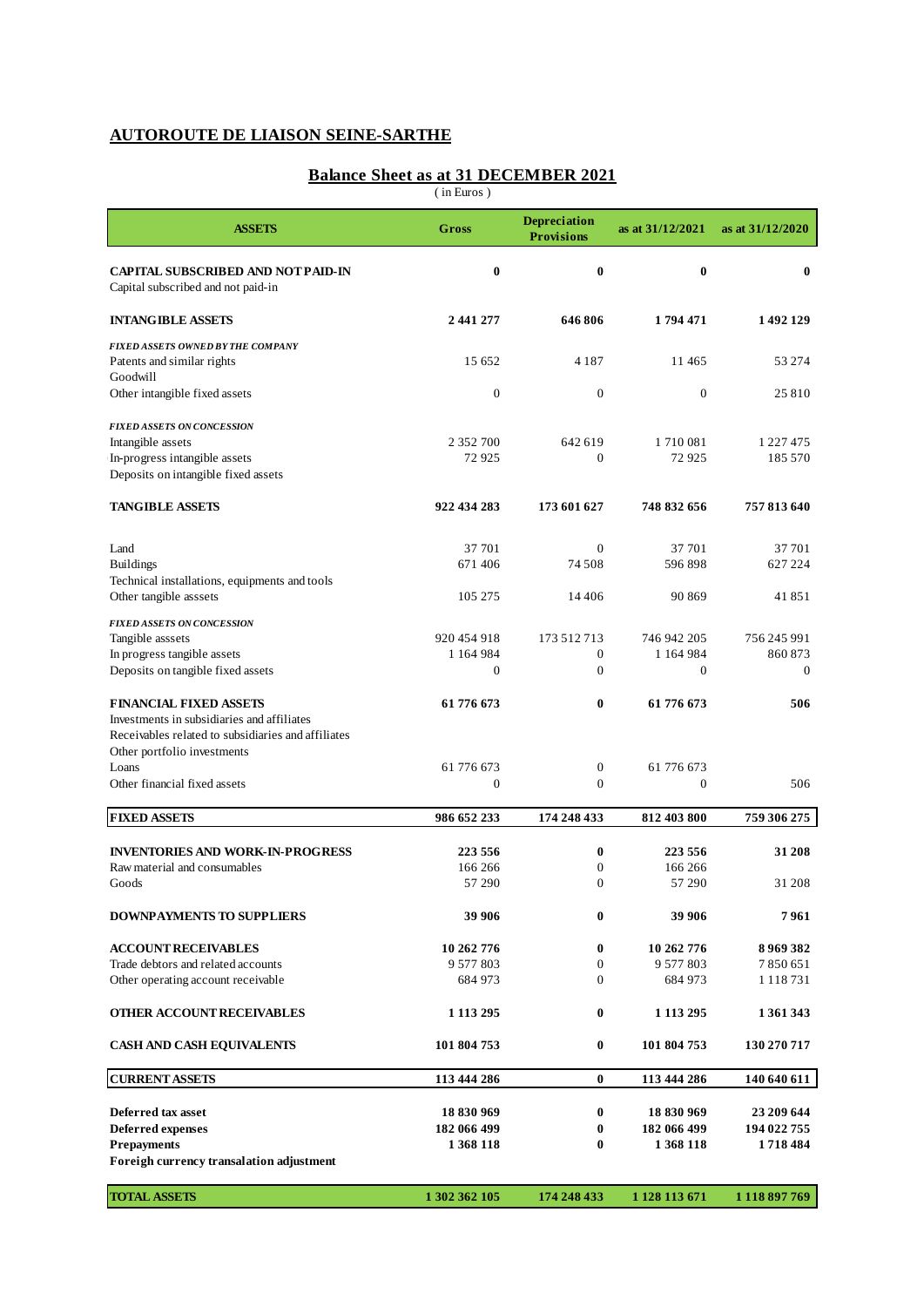# **AUTOROUTE DE LIAISON SEINE-SARTHE**

# **Balance Sheet as at 31 DECEMBER 2021**

( in Euros )

| <b>EQUITY AND LIABILITIES</b>                                     | as at 31/12/2021 | as at 31/12/2020 |
|-------------------------------------------------------------------|------------------|------------------|
| Share capital                                                     | 2 850 000        | 2 850 000        |
| Retained earnings                                                 | (66196042)       | (74514519)       |
| Net income for the previous period to be distributed              |                  |                  |
| <b>NET INCOME OF PERIOD</b>                                       | 23 010 281       | 8 3 1 8 4 7 7    |
| Investment grants                                                 | 289 768 250      | 293 986 830      |
| NET EQUITY                                                        | 249 432 490      | 230 640 788      |
|                                                                   |                  |                  |
| Provisions for contingencies                                      | 2 485 360        | 1 368 375        |
| Provisions for charges                                            | 978 305          | 1021884          |
| PROVISIONS FOR CONTINGENCIES AND CHARGES                          | 3 463 665        | 2 390 259        |
|                                                                   |                  |                  |
| Other bonds                                                       | 865 852 714      | 877 691 237      |
| Loans and debts with financial institutions                       | 76               | $\Omega$         |
| Other financial loans and debts                                   | 84 4 67          | 29 500           |
| <b>FINANCIAL DEBTS</b>                                            | 865 937 256      | 877 720 737      |
|                                                                   |                  |                  |
| ADVANCES RECEIVED ON ORDERS IN PROGESS                            | 0                | $\bf{0}$         |
| <b>ACCOUNTS PAYABLES</b>                                          | 6 2 2 6 1 0 6    | 8 0 20 6 95      |
| Trade payables and related accounts                               | 2 2 2 5 7 4 5    | 4821089          |
| Tax and social liabilities                                        | 3 307 926        | 2 636 065        |
| Other payables                                                    | 692 435          | 563 541          |
| <b>OTHER LIABILITIES</b>                                          | 3 012 605        | 83778            |
| Liabilities on suppliers fixed assets and related accounts        | 358763           | 83778            |
| Tax liabilities not related to operations                         | 2 653 842        | 0                |
| Other liabilities                                                 | $\overline{0}$   | $\overline{0}$   |
| <b>NON FINANCIAL LIABILITIES</b>                                  | 9 238 711        | 8 104 473        |
|                                                                   |                  |                  |
| <b>CURRENT CREDITS LINES AND CREDIT BALANCES IN BANK ACCOUNTS</b> | 0                | $\mathbf{0}$     |
| Deferred income                                                   | 41550            | 41512            |
| <b>Foreigh Currency translation adjustment</b>                    | 0                | 0                |
|                                                                   |                  |                  |
| <b>TOTAL LIABILITIES</b>                                          | 1 1 28 1 13 6 71 | 1 118 897 769    |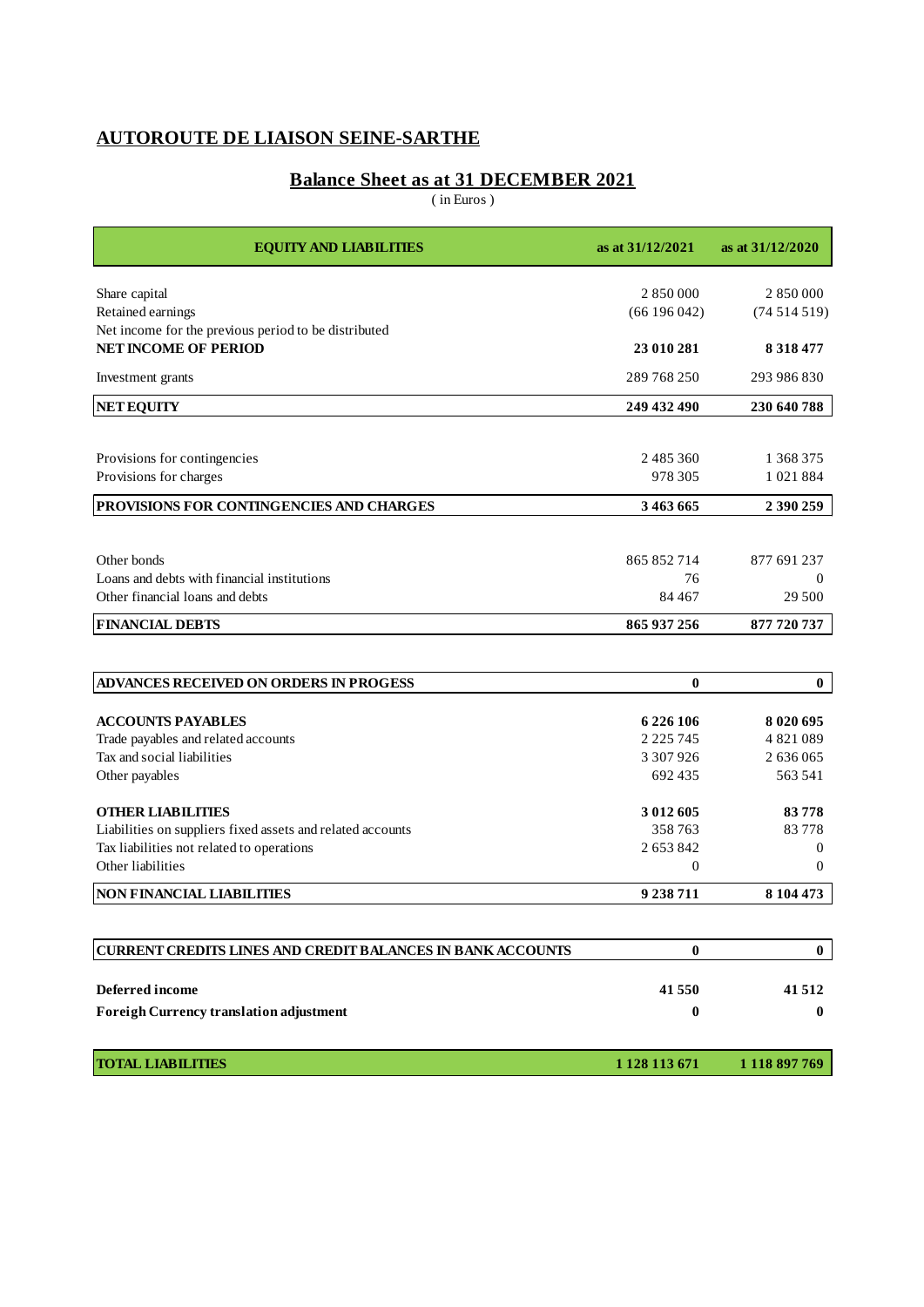# **AUTOROUTE DE LIAISON SEINE-SARTHE**

# **PROFIT AND LOSS ACCOUNT FOR THE YEAR 2021**

(in Euros )

|                                                                        | 2021                     | 2020              | 2019              |
|------------------------------------------------------------------------|--------------------------|-------------------|-------------------|
| Goods sold                                                             | 155 778                  | 126 926           | 221 708           |
| Traffic toll revenues                                                  | 92 319 175               | 75 786 663        | 94 252 776        |
| <b>REVENUES</b>                                                        | 92 474 952               | 75 913 589        | 94 474 483        |
| Fixed assets capitalisation                                            |                          |                   |                   |
| Operating grants                                                       | 28 875                   |                   |                   |
| Release of depreciation, amortizations and provision charges           | 48 5 7 9                 | 171 606           | 940 273           |
| Transfer of charges                                                    | 42758                    | 0                 | 1888              |
| Other ordinary income                                                  | 60 813                   | 524 929           | 797 689           |
| TOTAL OPERATING INCOME                                                 | 92 655 977               | 76 610 124        | 96 214 333        |
| <b>Purchase of goods</b><br>Changes in inventories of goods for resale | 152 624<br>$-26082$      | 98 666<br>4 2 8 3 | 180 475<br>12 158 |
| Purchase of raw materials and other supplies                           | 336 202                  |                   |                   |
| Change in inventories                                                  | $-166266$                |                   |                   |
| Other purchases and external charges                                   | 11 368 591               | 16 829 544        | 14 427 366        |
| <b>Expenses from third parties</b>                                     | 11 538 526               | 16829544          | 14 427 366        |
| Taxes, duties and similar payroll costs                                | 20 074                   | 5 6 3 8           | 6703              |
| Other taxes and duties                                                 | 7 239 904                | 6 9 20 300        | 8 2 8 4 9 7 6     |
| Taxes, duties and similar payments                                     | 7 259 978                | 6925937           | 8 291 679         |
| Payroll                                                                | 1782971                  | 700 428           | 615750            |
| Social charges                                                         | 593 468                  | 360 375           | 278 743           |
| <b>Personnel charges</b>                                               | 2376439                  | 1 060 803         | 894 492           |
| Fixed assets depreciation                                              | 13 310 373               | 11 163 625        | 14 385 034        |
| Provisions on fixed assets                                             | 0                        | 0                 | $\mathbf{0}$      |
| Current assets depreciation                                            | $\bf{0}$                 | 0                 | $\Omega$          |
| Contigencies and charges depreciation                                  | $\bf{0}$                 | 44 795            | 171 606           |
| <b>Total depreciation and provisions</b>                               | 13 310 373               | 11 208 420        | 14 556 640        |
| Other operating expenses                                               | 9625                     | 26 982            | 29757             |
| <b>TOTAL OPERATING EXPENSES</b>                                        | 34 621 484               | 36 154 636        | 38 392 567        |
| <b>OPERATING INCOME</b>                                                | 58 034 493               | 40 455 488        | 57 821 766        |
| Income from investments                                                |                          |                   |                   |
| Income from other securities and receivables from fixed assets         |                          |                   |                   |
| Other interest and similar incomes                                     | 209 298                  | 4716              | 3530              |
| Provisions release                                                     | $\boldsymbol{0}$         | 101 601           | $\bf{0}$          |
| Foreign exchange gains                                                 | $\mathbf{0}$             | 0                 | $\mathbf{0}$      |
| Net gains on sale of investment securities                             |                          |                   |                   |
| Transfers of fiancial expenses                                         |                          |                   |                   |
| TOTAL FINANCIAL INCOME                                                 | 209 298                  | 106 317           | 3530              |
| Depreciation of capitalised financial charges                          | 11 152 409               | 10 153 793        | 10 520 488        |
| Interest and similar expenses                                          | 21 296 120               | 21 489 126        | 21 936 229        |
| Foreign exchange losses                                                | $\mathbf{0}$             | 0                 | $\mathbf{0}$      |
| Net losses on sale of investment securities                            |                          |                   |                   |
| TOTAL FINANCIAL EXPENSES                                               | 32 448 529               | 31 642 921        | 32 456 717        |
| <b>FINANCIAL INCOME</b>                                                | (32 239 231)             | (31536603)        | (32453187)        |
| RECURRENT INCOME BEFORE TAXES                                          | 25 795 262               | 8918885           | 25 368 579        |
| Investment grants recognised as income for the period                  | 4218580                  | 3 427 460         | 4 688 177         |
| Extraordinary income on operating activities                           | $\mathbf{0}$             | 0                 | $\mathbf{0}$      |
| Extraordinary income on financial activities                           | 2 130 033                |                   |                   |
| Provisions released                                                    | $\boldsymbol{0}$         |                   |                   |
| Transfers of extraordinary expenses                                    |                          |                   |                   |
| TOTAL EXTRAORDINARY INCOME                                             | 6 348 613                | 3 427 460         | 4 688 177         |
| Extraordinary expenses on operating activities                         | 1947                     | 5                 | 19                |
| Extraordinary expenses on financial activities                         | 449 522                  | 11 868            | 345 159           |
| Extraordinary impairements                                             |                          |                   |                   |
| TOTAL EXTRAORDINARY EXPENSES                                           | 451 469                  | 11873             | 345 178           |
| EXTRAORDINARY INCOME                                                   | 5897144                  | 3 4 1 5 5 8 7     | 4 342 999         |
| Employee profit sharing<br>Income taxes                                | 122 852<br>8 5 5 9 2 7 3 | 4 015 995         | 9480950           |
|                                                                        |                          |                   |                   |
| <b>NET INCOME</b>                                                      | 23 010 281               | 8 3 1 8 4 7 7     | 20 230 628        |
| * including deferred taxes                                             | 4 3 7 8 6 7 5            | 2 404 354         | 4 9 20 9 26       |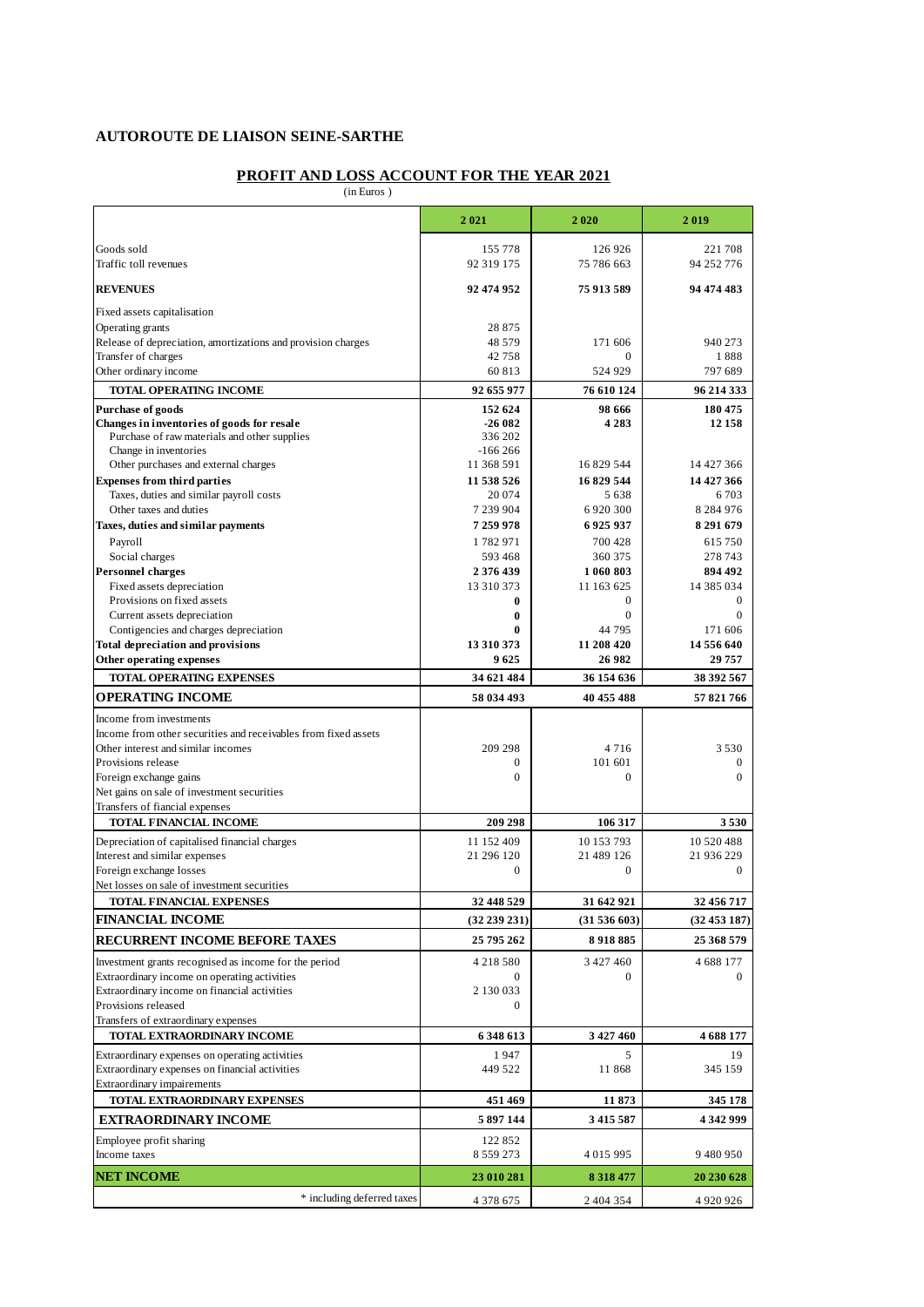# **APPENDIX**

## **1. Company Activity**

The evolution of the COVID-19 pandemic crises brought lighter travel restrictions than those imposed in 2020. These measures continued to have a negative impact on the levels of traffic for the Company, especially during the first half of the year but nevertheless on a smaller scale than in 2020, and with a significant impact on the levels of traffic seen by the company in 2019, last full year before the start of the COVID-19 pandemic crises.

The AADT (Annual Average Daily Traffic) on the Rouen – Alençon A28 motorway stands at 8 127 vehicles/day, an increase of 22.1% compared to 2020, but still a decrease of -10.8% compared to 2019.

The increase in traffic in 2021 compared to 2020 is split in the following manner:

- + 24.7% for Private and Light Commercial Vehicles,
- + 13% for Heavy Goods Vehicles.

The decrease in traffic in 2021 compared to 2019 is split in the following manner:

- - 12.9% for Private and Light Commercial Vehicles,
- 1.7 % for Heavy Goods Vehicles.

Heavy Goods Vehicle traffic in 2021 reached the levels of traffic in 2019, but private and light commercial vehicles continued to be below the levels of traffic of 2019.

Toll revenue for the Company stands at  $92.31 \text{ m} \in \mathbb{R}$  an increase of 21.81% considering the increase in traffic and the increase in toll tariffs which came into effect as of 1st February 2021 (+ 2.34% on average). The figure is very close to that of 2019, 94.47 m€ in 2019, i.e. a decrease of -2.28% compared to 2019.

Furthermore, 2021 was particularly marked by:

- The compliance with the debt service payments for the various obligations and debts of A1 and A2 bonds in accordance with the financial documentation;
- The internalisation of the operation of the motorway following the termination of the operation and maintenance contract with Routalis on  $27<sup>th</sup>$  October 2020. The termination came into effect as at 1<sup>st</sup> May 2021. The early termination indemnity was provisioned in the Company's accounts as at 31/12/2020 and paid in 2021. Routalis filed a claim with the Paris Commercial Court. With regards to operations, the internalisation of operations activities has been a success without any particular difficulties with regards to day-today operations activities. Furthermore, the operations costs of the Company have been significantly reduced;
- The externalisation of administrative and support activities to the company ALiS Corporate;
- Progress of the ALiS toll plazas modernisation project (PMGA);
- The implementation of an ALiS "Corporate Social Responsibility (ESG) policy, which has allowed the Company to significantly improve its GRESB score.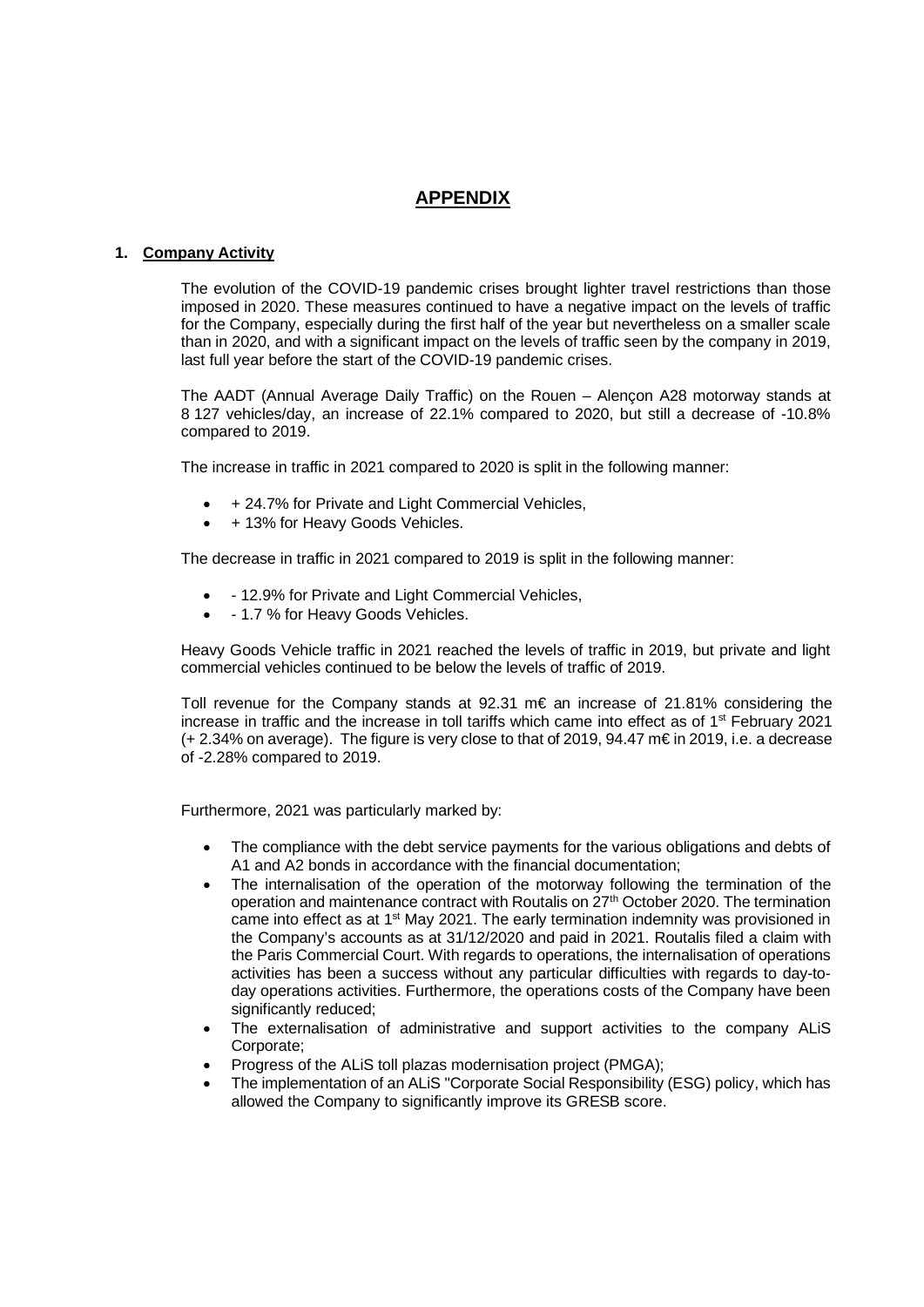## **2. Key events of the financial year**

## **a) A1 and A2 bond issues**

In accordance with the A1 bond repayment schedule, the Company proceeded with the payment of repayment n°8 on 31st January 2021 for an amount of 15.10 m€ of which 10.27 m€ was interest.

As at 31<sup>st</sup> July 2021, for payment n°9, a sum of 17.09 m€ was paid of which 10.21 m€ was interest.

In accordance with the A2 bond repayment schedule, the payment of the coupon of the A2 bond issue was made on 31<sup>st</sup> July 2021 for an inflated amount of 0.94 m€ in interest.

## **b) Situation regarding reserve accounts**

## Debt servicing reserve account

In accordance with the new financial documentation, the senior debt servicing reserve account had a balance as at 31st December 2021 of 19.520 m€. This amount corresponds to the maximum debt servicing for a period of six months during the first five years following issuing

## "Heavy Maintenance" reserve account

In accordance with the financial documentation, the Company provisions a reserve account in order to finance future major maintenance expenditure. At the end of 2021, it showed a balance of 24.11 m€.

## "A2 Bonds Redemption" reserve account

In accordance with the financial documentation, the A2 Bonds Redemption reserve account had a balance at the end of 2021 of 17.1 m€ corresponding to 38.40% of the indexed bond issue valued at 44.53 m€ as at 31<sup>st</sup> July 2021.

## "Shareholder Distribution" reserve account

The "Shareholder Distribution" reserve account receives the excess sums of the "Operating Cash Account" and as at 31<sup>st</sup>December 2021, it showed a balance of 4.42 m€.

## **3. Accounting rules and methods**

The accounts have been set up in accordance with prevailing accounting regulations, applicable in France.

## **a) Change in method**

There was no change in the accounting method during the 2021 financial year.

## **b) Intangible assets**

The intangible assets mainly consist of software and software licences amortised over periods of 1 to 5 years.

The licensed intangible assets concern the implementation of the payment chain and the PCI DSS solution which is amortised over 10 years, its planned lifecycle given the future development of existing technology.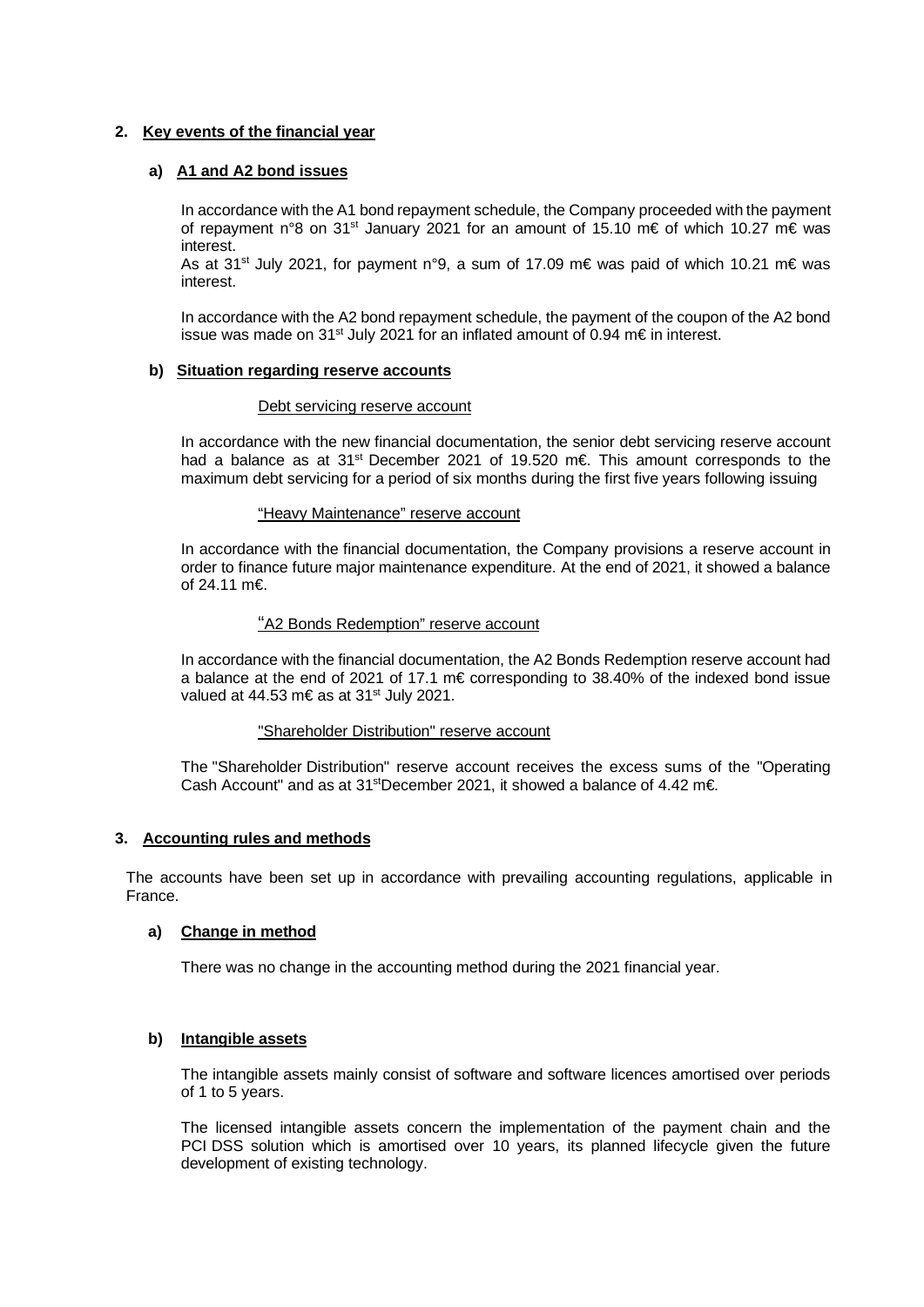# **c) Tangible assets**

Fixed assets recorded in the Company's balance sheets almost entirely correspond to assets held under concession; most of which will be returned to the State at no charge when the concession expires.

## **i. Tangible assets not held under concession**

Tangible assets not held under concession are neither transferable assets nor returnable assets.

The tangible assets recorded in the Company's balance sheets in particular correspond to:

- a plot of land;
- a building and facilities depreciated over 25 years;
- built installations and fittings depreciated over 10 years;
- IT and office equipment depreciated over periods of between 3 and 5 years;
- office furniture depreciated over 10 years.

## **ii. Tangible assets held under concession**

The concession includes all land, works & engineering structures and installations required for the construction, operation and maintenance of the motorway and secondary installations, including connections to existing roads and motorways, buildings and associated installations, directly required by motorists or executed in view to improve operation.

The fixed and movable assets provided by the State, acquired or executed by the concession holder, comprise of transferable assets and returnable assets:

- Returnable assets include land, buildings, works, installations and moveable objects required for the operation of the concession. These assets belong to the granting authority once completed, acquired or provided. At the end of the concession, these assets are obligatorily returned free of charge to the granting authority.
- Transferable assets include assets that can be transferred at the end of the concession by the granting authority in return for compensation.

The State and ALIS have agreed to jointly draw up an inventory of assets, determined by the granting authority and the company, in order to classify the assets under the three aforementioned categories.

During the construction period, assets held under concession were recorded on the balance sheet at their historical cost price including:

- Amounts paid to the GIE ConstructeursA28;
- Financial costs;
- Costs of studies;
- Allocated company overheads, incurred up until the opening of the motorway in October 2005;
- Commissions and fees paid to banks and other advisors.

Following the refinancing at the beginning of August 2016, financial costs as well as commissions and fees were removed from fixed assets.

## **iii. Depreciation of tangible assets held under concession**

Assets held under concession are subject to depreciation calculated by applying to the motorway book value, the ratio between the volume of traffic recorded for the year in question and the estimated volume of traffic for the whole duration of the concession.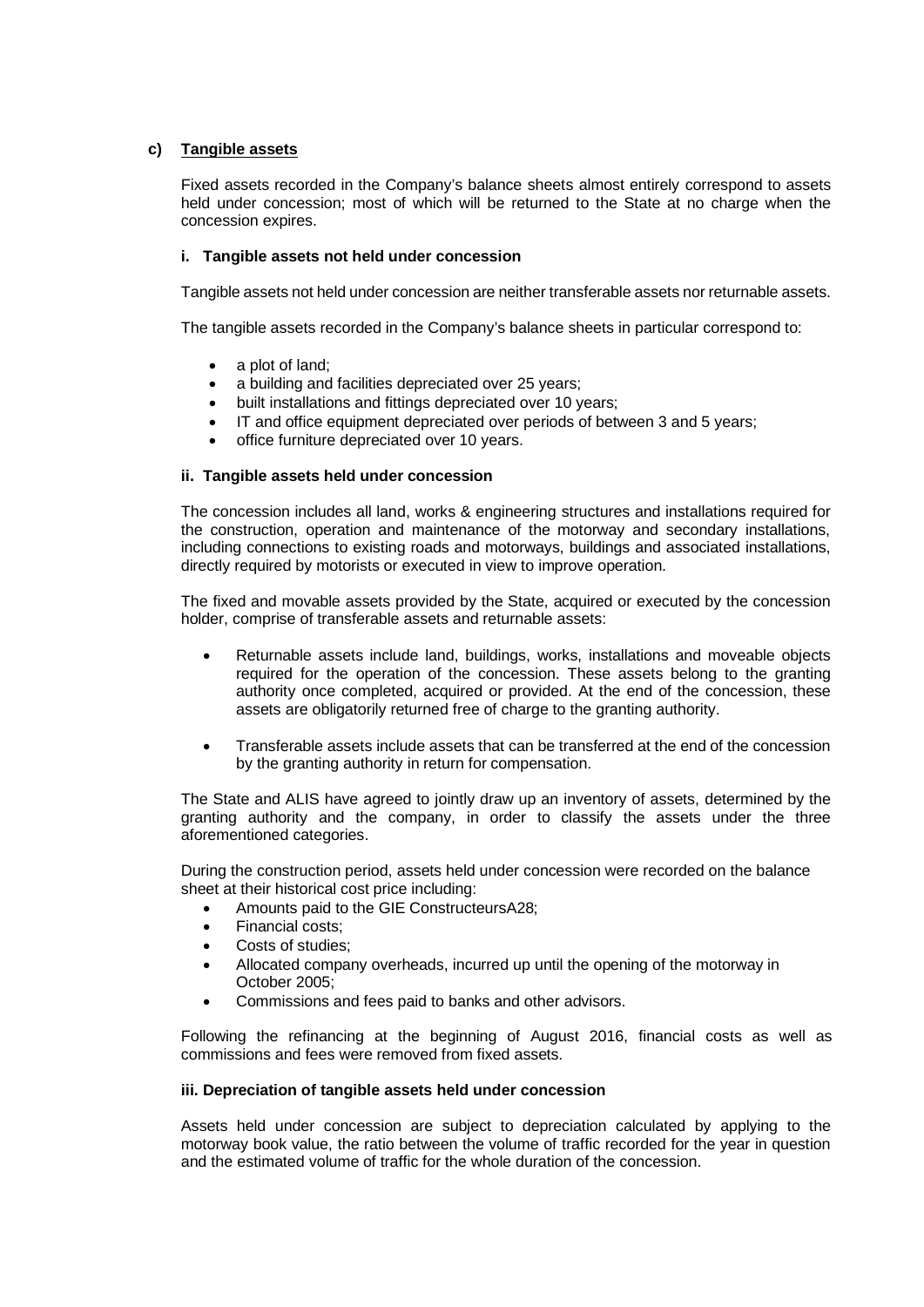The estimations for the total volume traffic for the whole duration of the concession were updated in 2021 and the level of depreciation has been recalculated accordingly.

This depreciation is not designed to record the technical depreciation but to return its net asset value to zero at the expiration of the concession in 2067.

Renewable assets, which have a shorter lifecycle than the concession period, are subject to depreciation calculated on a straight line basis over their expected lifecycle.

Notwithstanding, following the advice of the CNC (National Consumer board) with regards to the motorway concession companies accounting plan dated 11thOctober 1988, and in the interest of a better understanding by the financial community, the cumulated depreciations of fixed assets held under concession and the cumulated depreciation of the renewable fixed assets are presented together under the same headings for both the income statement and the balance sheet.

In the income statement, they constitute an operational expenditure whereas on the balance sheet they are presented as a deduction of fixed assets to which they correspond.

#### **d) Financial fixed assets**

Financial fixed assets recorded on the balance sheet correspond to loans granted to ALiS Corporate for a total gross value of 175 487 K€ :

- A first loan was signed on 30/04/2021 for 5 000 K€, payment took place in May 2021.
- A second loan was signed on 30/08/2021 for 170 487 K€. The first release took place in September 2021 for 56 603 K€. The balance of the loan will be partially released over the following years until 2031.

These loans are amortized over a period of 15 years and end in 2036.

In accordance with the loan contracts, interest is calculated at the annual rate of 1%.

Receivables related to interest to be received have been recognized prorate temporis and amount to 174 K€ as at 31/12/2021.

## **e) Inventories**

Inventories are valued at their purchase cost employing the FIFO method (first-in, first-out).

## **f) Trade debtors and other operating account receivables**

 The receivables are valued at their nominal cost; those that present incertitude as to their collection being the object of a provision for depreciation.

#### **g) Investment grants**

 Investments carried out as part of the construction of the motorway give rise to grants, recorded as net equity and shown on the income statement, in the same manner as the assets held under concession depreciated in accordance to the volume of traffic.

#### **h) Provisions for contingencies and charges**

#### **i. Provision for renewable assets**

 This provision, used to ensure the renewal of concession held renewable assets, is equal to the difference between the asset purchase cost and its replacement cost; the latter being estimated on the basis of the asset's initial cost and inflation over its lifecycle.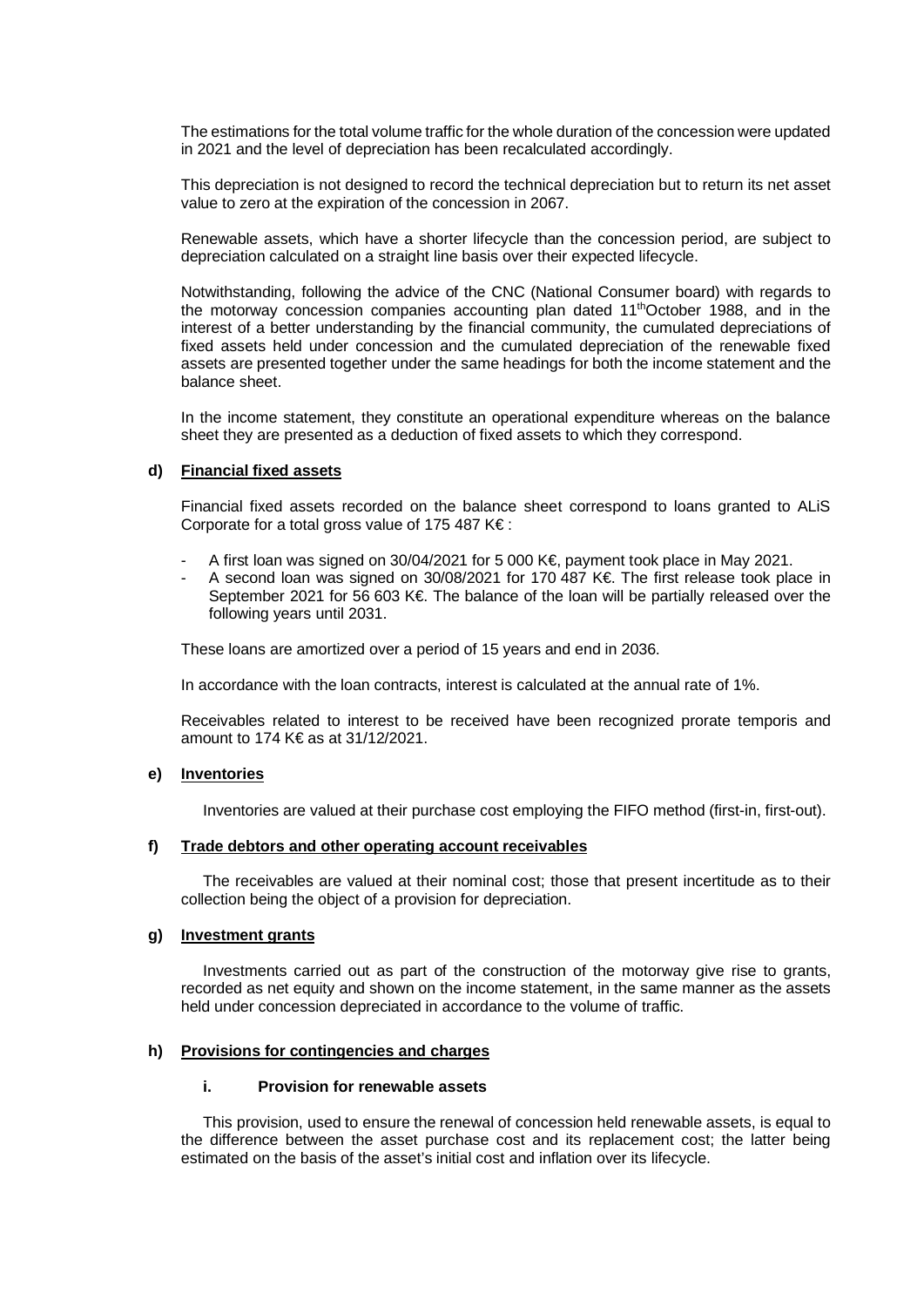The balance of this provision at year end amounts to 977 K€. The release of this provision started in 2021 after the acquisition of fixed assets covered by the ALiS Toll Plazas Modernisation Programme (PMGA). The provision has been proportionally released following the same depreciation period of the fixed assets to which the provision relate. Future releases of the provision will take place at the same rhythm of the acquisition and depreciation periods of the fixed assets covered by the PMGA.

#### **ii. Provision for inflation**

 The provision for inflation, related to the repayment of the amount including the inflation adjustment of the principal amount of the A2 bond issue, is updated every year, according to the change in the rate of inflation as set out in the financing documentation.

#### **iii. Provision for contingencies**

 The provisions for contingencies is aimed at covering litigation with owners of property in proximity to the A28 and are updated in accordance to the evolution of litigation through the relevant courts or tribunals, i.e. an estimation of damages the company may have to settle.

#### **iv. Provision for expenses**

 The provisions for expenses are aimed at covering expenditure which, having to be borne at a later date, originate from unforeseen events occurring during the financial year.

#### **i) Deferred loans and expenses**

Loan issue expenses and the early redemption fee resulting from the refinancing and associated to the new debt incurred during the refinancing are depreciated according to the outstanding debt.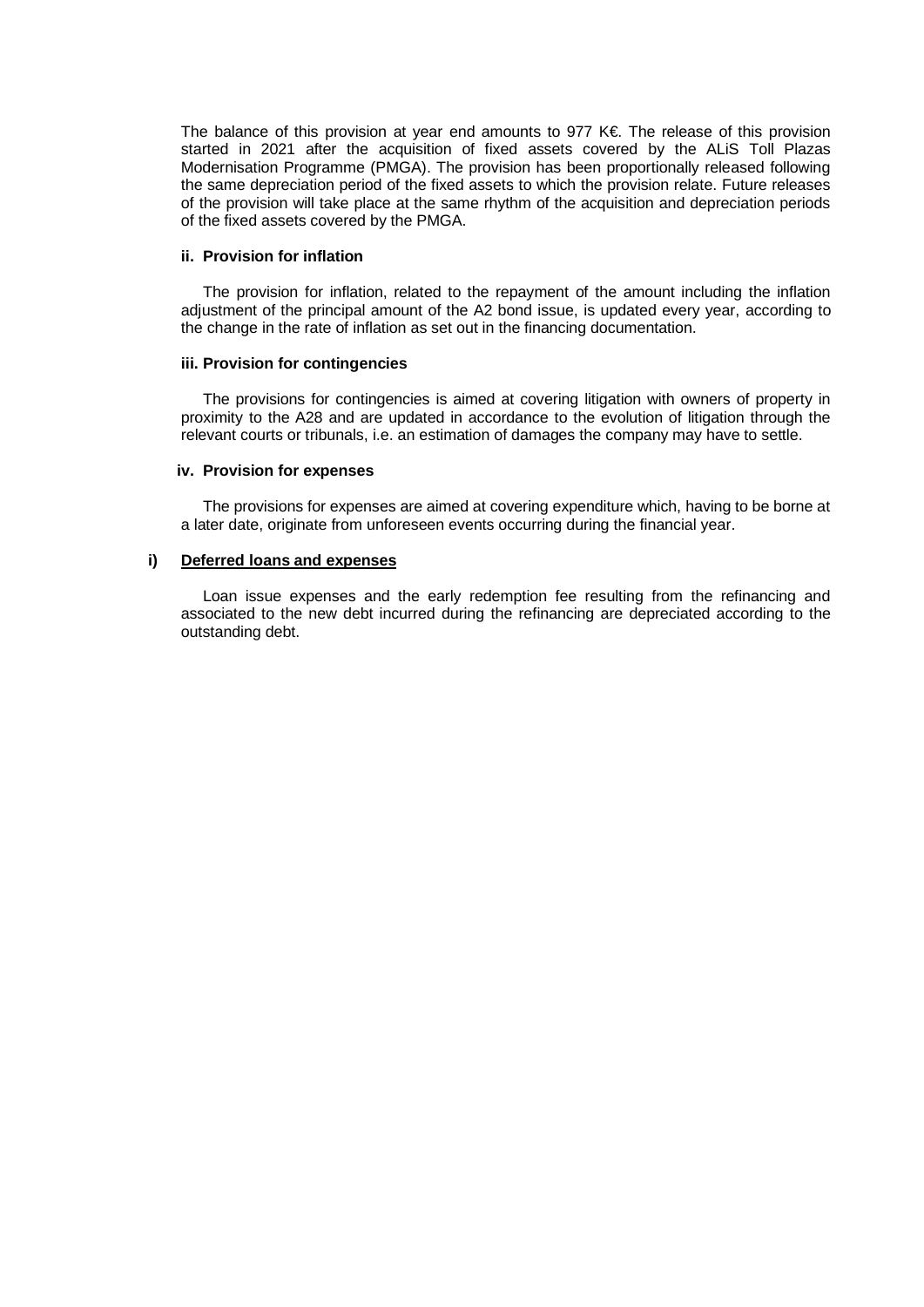# **4. Fixed assets**

|                               |                             | Increases    |                           |                                   | Decreases                 |                    |
|-------------------------------|-----------------------------|--------------|---------------------------|-----------------------------------|---------------------------|--------------------|
| <b>FIXED ASSETS (in k€</b>    | Beginning of<br>year amount | Acquisitions | Peer to peer<br>transfers | Assignment<br>put into<br>service | Peer to peer<br>transfers | Year end<br>amount |
| Intangible assets             | 2 1 2 3                     | 965          | $\bf{0}$                  | 636                               | 11                        | 2 4 4 1            |
| Owned by the company          | <u>128</u>                  | <u>186</u>   | $\overline{0}$            | 298                               | $\overline{0}$            | <u>16</u>          |
| Of wich in service            | 103                         | 16           | 0                         | 103                               | 0                         | 16                 |
| Of wich in progress           | 25                          | 170          | 0                         | 195                               | 0                         | 0                  |
| On concession                 | 1 9 9 5                     | 779          | $\overline{0}$            | 338                               | 11                        | 2 4 2 5            |
| Of wich in service            | 1809                        | 769          | 0                         | 226                               | $\Omega$                  | 2 3 5 2            |
| Of wich in progress           | 186                         | 10           | 0                         | 112                               | 11                        | 73                 |
| <b>Tangible assets</b>        | 920 578                     | 3 2 0 5      | 299                       | 650                               | 998                       | 922 434            |
| Owned by the company          | 818                         | <u>149</u>   | <u>0</u>                  | <u>153</u>                        | $\overline{0}$            | <u>814</u>         |
| Of wich in service            | 818                         | 127          | 0                         | 153                               | 0                         | 792                |
| Of wich in progress           | O                           | 22           | 0                         | 0                                 | 0                         | 22                 |
| On concession                 | 919 760                     | 3 0 5 6      | 299                       | 497                               | 998                       | 921 620            |
| Of wich in service            | 918899                      | 1754         | 299                       | 497                               | 0                         | 920 455            |
| Of wich in progress           | 861                         | 1 302        | 0                         | 0                                 | 998                       | 1 1 65             |
| <b>Financial fixed assets</b> |                             | 61 777       | $\bf{0}$                  |                                   | U                         | 61 777             |
| Total                         | 922 702                     | 65 947       | 299                       | 1 287                             | 1 009                     | 986 652            |

|                          | Yearly movements  |                  |                     |                 |  |
|--------------------------|-------------------|------------------|---------------------|-----------------|--|
| <b>DEPRECIATIONS</b>     |                   | Increases due to | Decreases due to    |                 |  |
| <b>PROVISIONS (in k€</b> | Beginning of year | depreciation of  | sale or disposal of | Year end amount |  |
|                          |                   | the year         | fixed assets        |                 |  |
| Intangible assets        | 631               | 214              | 198                 | 647             |  |
| Owned by the company     | <u>49</u>         | <u> 11</u>       | $\underline{56}$    | $\frac{4}{1}$   |  |
| On concession            | 582               | 203              | 142                 | 643             |  |
| of wich depreciations    | 582               | 203              | 142                 | 643             |  |
| of wich impairment       |                   | Ω                | Ω                   | 0               |  |
|                          |                   |                  |                     |                 |  |
| Tangible assets          | 162764            | 11 172           | 335                 | 173 601         |  |
| Owned by the company     | 111               | <u>49</u>        | <u>72 </u>          | <u>88</u>       |  |
| On concession            | 162 653           | 11 123           | 263                 | 173 513         |  |
| Of wich property granted | 154 221           | 10 958           | 0                   | 165 179         |  |
| Of wich renevable assets | 8 4 3 2           | 165              | 263                 | 8 3 3 4         |  |
|                          |                   |                  |                     |                 |  |
| <b>Total</b>             | 163 395           | 11 386           | 533                 | 174 248         |  |

# **5. Inventories and work-in-progress**

- Goods: an amount of 57 K€ was recorded as at 31<sup>st</sup> December 2021 after inventory of unsold fuel at the emergency fuel stop at the Domaine d'Harcourt rest and service area.
- Other stocks: an amount of 138 K€ of salt and an amount of 28 K€ of fuel for the needs of the operations centre was recorded.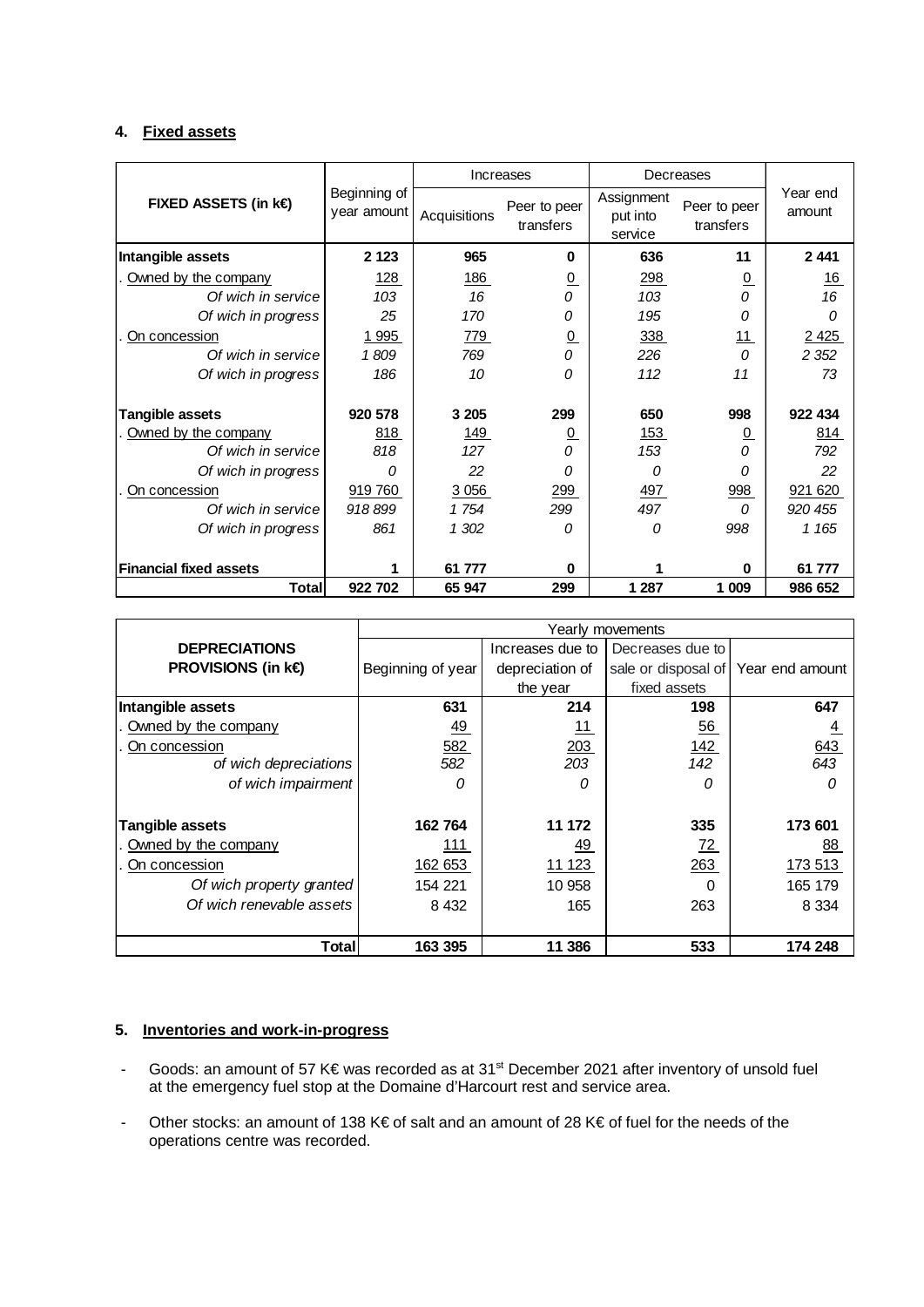# **6. Receivables**

The operating receivables break down as follows (in  $K \in \mathbb{R}$ :

| Receivables                        | Less than 1<br>year | Over 1 year | Total   | Of wich<br>accrued<br>income |
|------------------------------------|---------------------|-------------|---------|------------------------------|
| Trade debtors and related accounts | 9578                | 0           | 9578    | 5 3 0 9                      |
| <b>Staff receivables</b>           | O                   | O           | O       |                              |
| Social receivables                 | 11                  | O           | 11      |                              |
| Tax receivables                    | 653                 | 0           | 653     | 307                          |
| Of wich TVA                        | 346                 |             | 346     |                              |
| Of wich others taxes               | 307                 |             | 307     | 307                          |
| Other operating receivables        | 21                  | 0           | 21      |                              |
| Other account receivables          | 1 1 1 3             | 0           | 1 1 1 3 | 624                          |
| Of wich insurance                  | 597                 |             | 597     | 597                          |
| Of wich other account receivables  | 516                 |             | 516     | 27                           |
| Total                              | 11 376              | O           | 11 376  | 6 2 4 5                      |

# **7. Cash**

The cash account amounts to 101 804.8 K€ and breaks down as follows:

| • Current account:          | 36 592.5 K€ |
|-----------------------------|-------------|
| $\bullet$ Reserve accounts: | 65 151.4 K€ |
| $\bullet$ Other funds:      | $60.9$ KE   |

## **8. Deferred tax**

Deferred tax amounted to 23 209.6 K€ at the beginning of the 2021 financial year arising from the valuing for an amount of 40 398.8 K€ of tax deficits of the Company amounting to 136 397 K€ at the end of 2015.

On the basis of future tax results, the deficit end of 2021 shall be completely absorbed over a period of 4 years.

The updating of profit forecasts at the end of 2021 requires the reassessment of the initial valuation of tax deficits, i.e. for the 2021 financial year, an increase of the deferred tax of 101 K€.

The deferred taxes have been evaluated as follows for the 2021 financial year (stated in K€):

| Beginning of year:              | 23 210  |
|---------------------------------|---------|
| Corporate Income Taxes charg    | $-8660$ |
| Actualization of deferred taxes | 100     |
| Corporate Income Taxes due      | 4 181   |
| Year end :                      | 18 831  |

## **9. Deferred expenses**

A1 and A2 bond issuance costs and the early redemption fee resulting from the 2016 refinancing associated to the new debt incurred during the 2016 refinancing are depreciated according to the A1 and A2 bonds outstanding debt.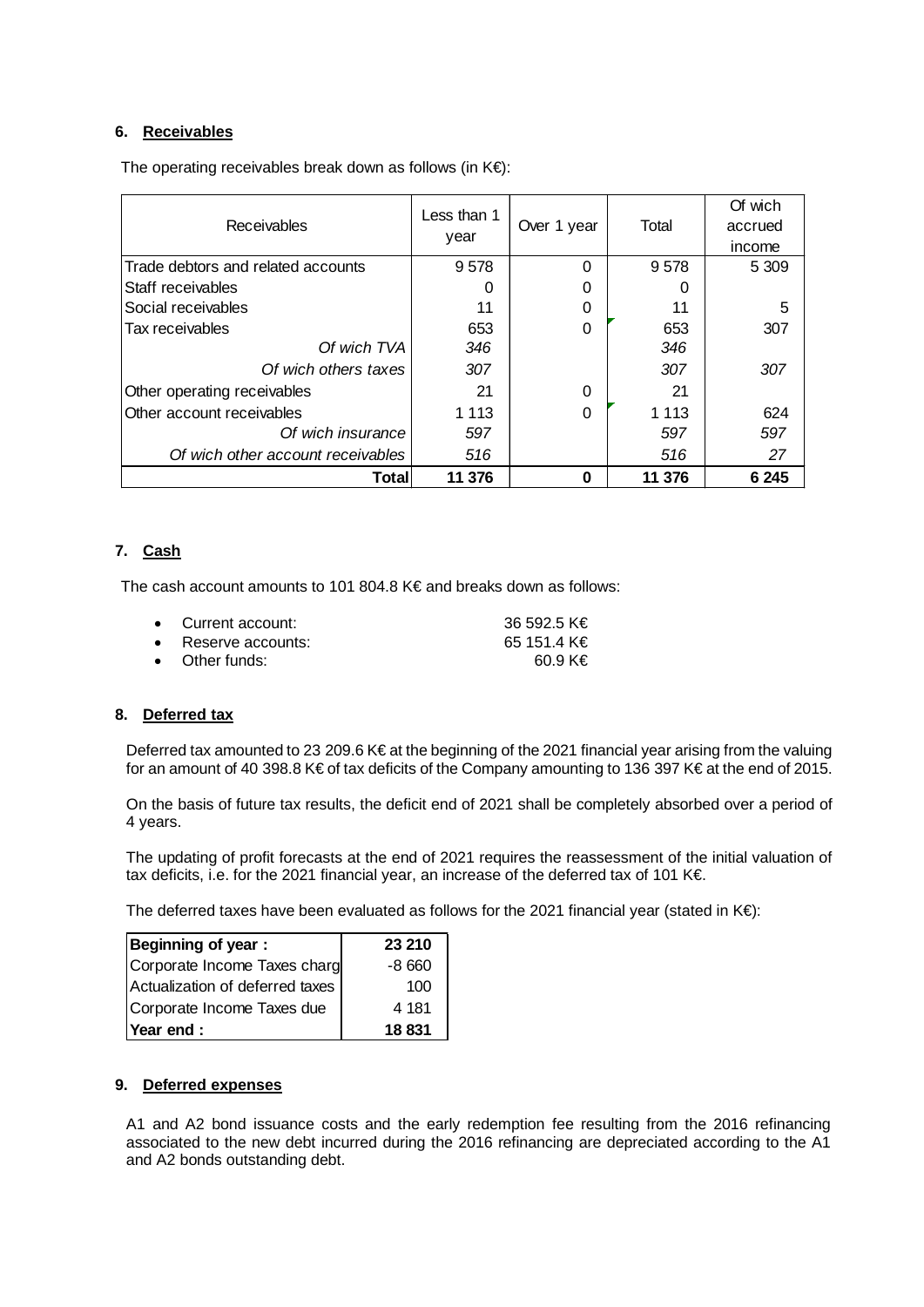During the 2016 refinancing, ALIS identified an amount of 249 493.6 K€ of eligible costs to be spread over the duration of the borrowed amounts and amortized according to the outstanding amount of debt at year end. Total amount to be amortized amounted to 208 292.6 K€, i.e. the difference between the preceding total debt market value and its nominal value at the date of the refinancing. The remaining costs amounting to 41 201.0 K€ corresponding to the net book value of the cost of the initial financing costs plus the lawyer and banking fees costs directly incurred on the 2016 refinancing.

During 2021, an amount of 11 956.3 K€ was depreciated giving a balance on the deferred expenses of 182 066.5 K€ as at the end of December 2021.

## **10. Prepayments**

| • Property Occupation Fee:<br>• Others: | 1 341.1 K€<br>27.0 K€ |
|-----------------------------------------|-----------------------|
|                                         | .                     |

Total : 1 368.1 K€ of which 1 368.1 K€ in less than one year

## **11. Net Equity**

The share capital of 2 850 000€, divided into 5 700 000 shares of 0.50€ nominal each, breaks down as follows:

| Actionnariat                                     | Actions   | % détention | <b>Montant</b><br>(en euros) |
|--------------------------------------------------|-----------|-------------|------------------------------|
| DIOMEDEA COOPERATIEF (UA) - PGGM                 | 41        | 0,00072%    | 21                           |
| CORE INFRASTRUCTURE FUND I SCS - Vauban          | 26        | 0,00046%    | 13                           |
| CORE INFRASTRUCTURE FUND II SCS - Vauban         | 8         | 0,00014%    | 4                            |
| Aberdeen Infrastructure (No2) LLP                | 13        | 0,00023%    | 6                            |
| Aberdeen European Infrastructure Partners III LP | 4         | 0,00007%    | 2                            |
| <b>EGIS Investment Partners France III</b>       | 8         | 0,00014%    | 4                            |
| Alis Corporate                                   | 5 699 900 | 99,99825%   | 2 849 950                    |
| Total                                            | 5 700 000 | 100,00%     | 2850000                      |

Net equity has evolved as follows during the financial year (stated in K€):

| Change in net equity                   | Share capital | Retained  | Net income | Investment | Net equity |
|----------------------------------------|---------------|-----------|------------|------------|------------|
|                                        |               | earnings  | of period  | grants     |            |
| <b>Beginning of year:</b>              | 2850          | $-74.514$ | 8 3 1 8    | 293 987    | 230 641    |
| Capital increase                       |               |           |            |            |            |
| Distirbution of income N-1             |               | 8 3 1 8   | $-8.318$   |            |            |
| Net income of period N                 |               |           | 23 010     |            |            |
| Investment grants recognised as income |               |           |            | $-4219$    |            |
| Year end:                              | 2850          | -66 196   | 23 010     | 289768     | 249 432    |

## **12. Investment grants**

Under the concession agreement, at the end of December 2009, an amount of 354 675.9 K€ of call for funds was addressed to the various Public Bodies, the remaining sums due being received during 2010.

The grants received for the partial financing of fixed assets under concession have been released in the profit and loss in 2021 for an amount of 4 218.6 K€, pro-rata to the amount calculated following the same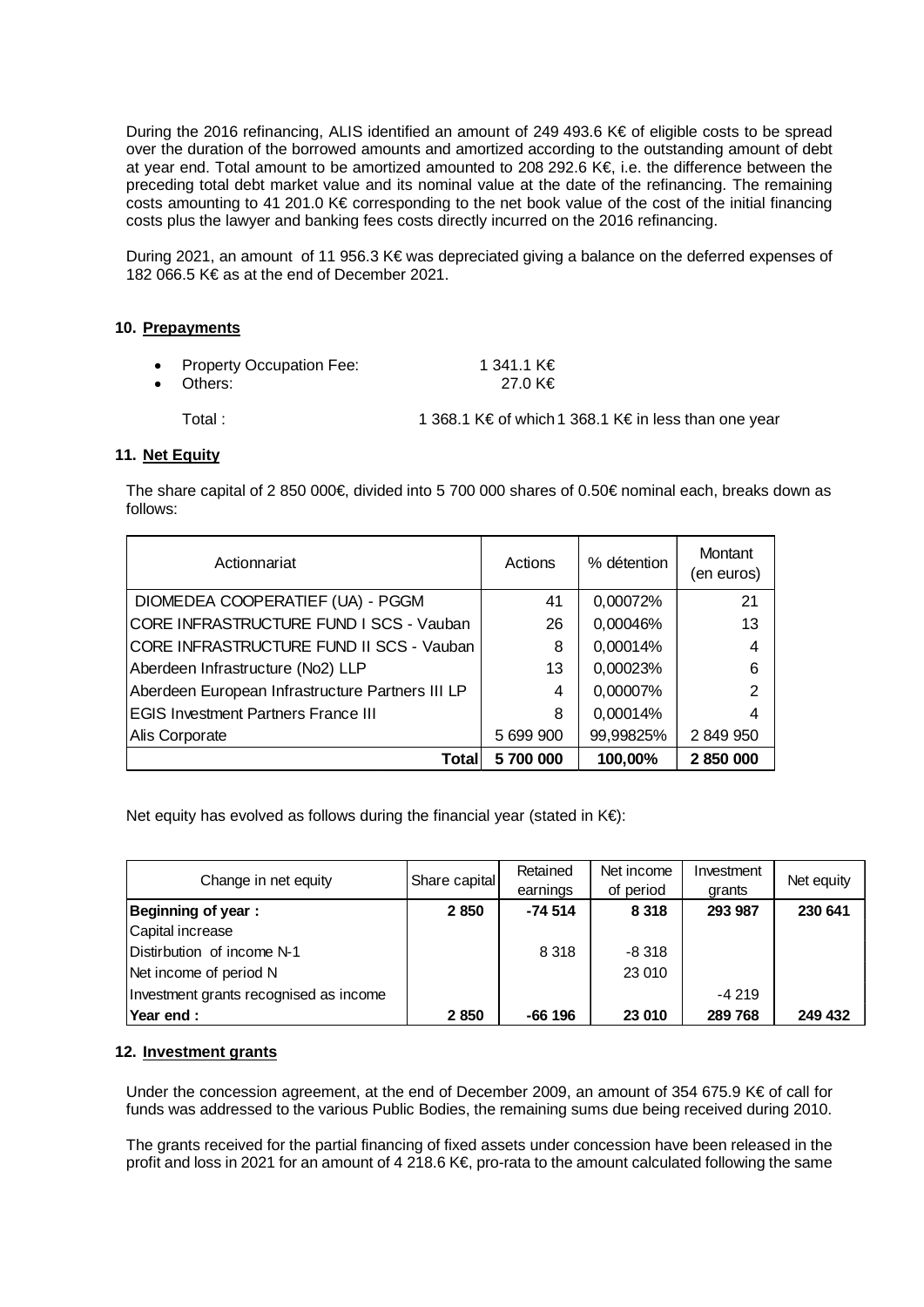principle as for the deprecation of the related fixed assets held under. The grants will have a net book value of zero at the expiration of the concession.

As at 31<sup>st</sup> December 2021, the aggregate amount recognised as income amounts to 64.9 m€ and the balance of grants remaining to be recognised as income in the profit and loss account stands at 290.0 m€.

## **13. Provisions for risks and charges**

The provisions for risks and charges have evolved as follows during the financial year (stated in  $K \epsilon$ ):

| Provisions for contingencies et charges              | Beginning<br>of year | Additions | Release | Year end<br>amount |
|------------------------------------------------------|----------------------|-----------|---------|--------------------|
| Local disputes                                       | 5                    |           | 5       |                    |
| Indexation bond loan A2 indice IPC 10/2018           | 1 363                | 1 1 2 2   |         | 2 4 8 5            |
| Network restoration declared claims                  | 45                   |           | 39      | 6                  |
| Toll plazas modernisation project indice IPC 12/2015 | 977                  |           | 5       | 972                |
| Total                                                | 2 3 9 0              | 1 1 2 2   | 49      | 3 4 6 3            |

The contingences and charges depreciation are identified in order to adhere to contractual obligations. Provisions for repair and renovation of the network and associated equipment are to be considered as less than one year. Provisions for renewal shall cover the toll lanes modernisation project initiated in 2019 and scheduled to be completed during 2023. They are released at the same rhythm as for the depreciation of related fixed assets.

Provision for inflation value the A2 bond issue of 42.5 M€ reimbursed at the end of July 2032.

## **14. Financial debts**

The financial debt breaks down in the following manner (stated in  $K \in \mathbb{R}$ ):

| <b>Financial debts</b>           | Less than 1<br>year | More than 1<br>at most | year, 5 years Over 5 years | Total   | Of wich<br>accrued<br>charges |
|----------------------------------|---------------------|------------------------|----------------------------|---------|-------------------------------|
| Shareholders advances            |                     |                        |                            |         |                               |
| Bond debt A1                     | 13 3 27             | 52 398                 | 748 804                    | 814 529 |                               |
| Interests bond debt A1           | 8 4 2 5             |                        |                            | 8 4 2 5 | 8 4 2 5                       |
| Bond debt A2                     |                     |                        | 42 500                     | 42 500  |                               |
| Interests bond debt A2           | 399                 |                        |                            | 399     | 399                           |
| Deposits and guarantees received | 84                  |                        |                            | 84      |                               |
| Crédit Mutuel                    | 0                   |                        |                            | 0       |                               |
| Total                            | 22 235              | 52 398                 | 791 304                    | 865 937 | 8824                          |

The A1 and A2 debts are guaranteed with pledges over Alis and Alis Corporate shares.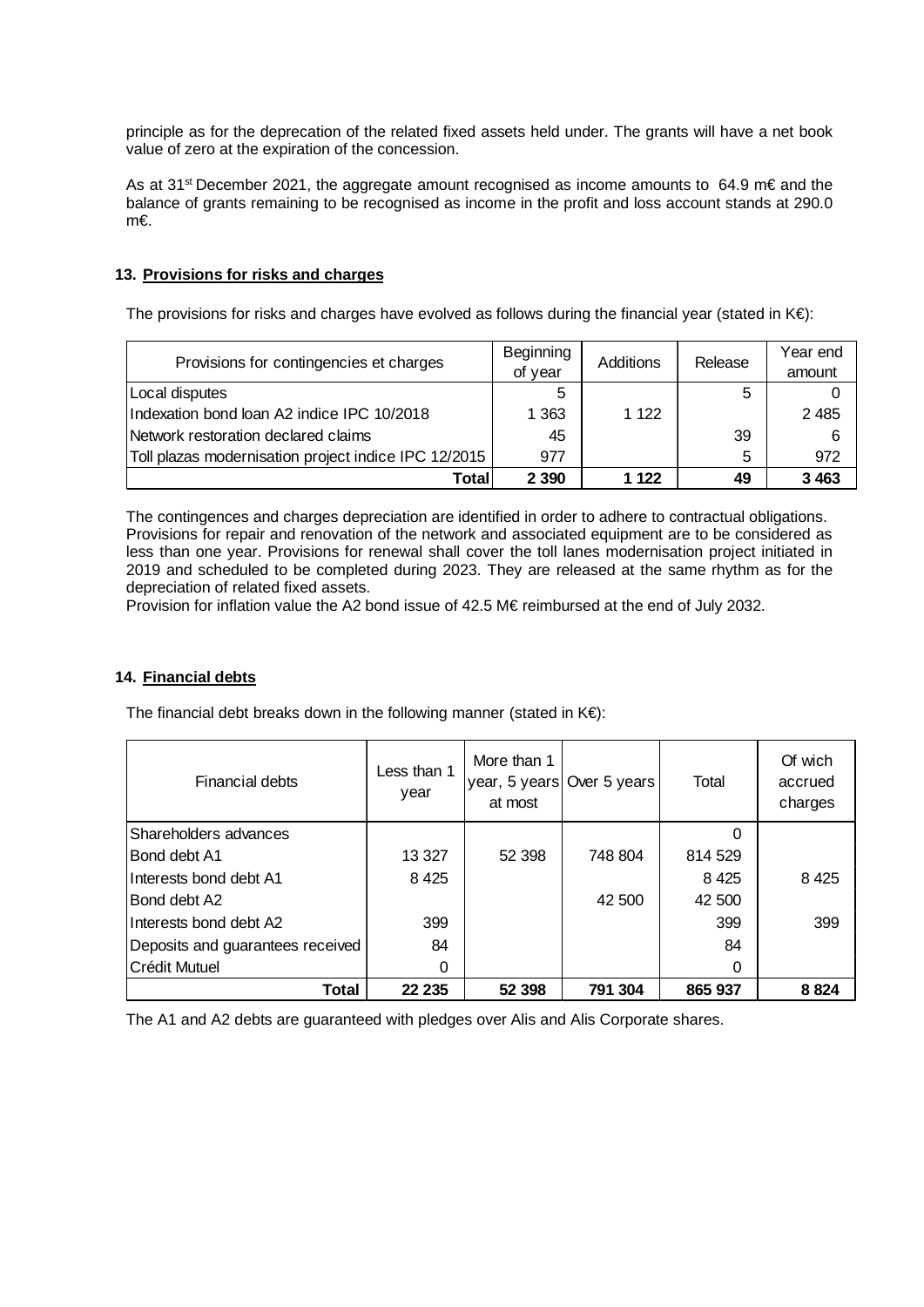## **15. Non financial debts**

The non-financial debts break down in the following manner (stated in  $K \in \mathbb{R}$ ):

| Non financial debts                 | Less than 1<br>year | More than 1<br>at most | year, 5 years Over 5 years | Total   | Of wich<br>accrued<br>charges |
|-------------------------------------|---------------------|------------------------|----------------------------|---------|-------------------------------|
| Trade payables and related accounts | 2 2 2 6             |                        |                            | 2 2 2 6 | 455                           |
| Social liabilities                  | 637                 |                        |                            | 637     | 546                           |
| Taxes liabilities                   | 2671                |                        |                            | 2671    | 164                           |
| Of wich TVA                         | 2 2 6 7             |                        |                            | 2 2 6 7 |                               |
| Of wich others taxes                | 402                 |                        |                            | 402     | 164                           |
| Other payables                      | 692                 |                        |                            | 692     | 29                            |
| <b>Total accounts payables</b>      | 6 2 2 6             | $\bf{0}$               | $\bf{0}$                   | 6 2 2 6 | 1 1 9 4                       |
| Liabilities on fixed assets         | 359                 |                        |                            | 359     |                               |
| Taxes liabilities (Income taxes)    | 2654                |                        |                            | 2654    |                               |
| <b>Total</b>                        | 9 2 3 9             | 0                      | 0                          | 9 2 3 9 | 1 201                         |

## **16. Deferred income**

| Optical fibre rental:  | 38.0 K€ less than one year |
|------------------------|----------------------------|
| Telecom pylons rental: | 4.0 K E less than one year |

#### **17. Revenue**

| Total turnover:                                                            | 92 475.0 K€ |
|----------------------------------------------------------------------------|-------------|
| • Other revenue:                                                           | 1082.2 K€   |
| • Revenue from sale of fuel excluding VAT:                                 | 155.8 K€    |
| • Revenue excluding VAT resulting from toll transactions: 91 237.0 $K \in$ |             |

## **18. Extraordinary income**

It amounts to 6 348.6 K€ and essentially corresponds to the pro-rata of investment grants recognised as income for the financial year amounting to 4 218.6 K€ and the proceeds from the sale of fixed assets to ALiS Corporate amounting to 2 130 K€.

#### **19. Extraordinary expenses**

It amounts to 451.5 K€ and corresponds to the sale of fixed assets transferred to ALiS Corporate.

## **20. Personnel**

The Company counts 63 employees comprised of 58 employees with permanent contracts and 5 employees on fixed term contracts:

Supervising staff: 17 Operational staff: 46

The non-taxable staff incentive scheme for the 2021 financial year stands at 50.7 K€.

The non-taxable employee profit sharing scheme stands at 122.9 K€.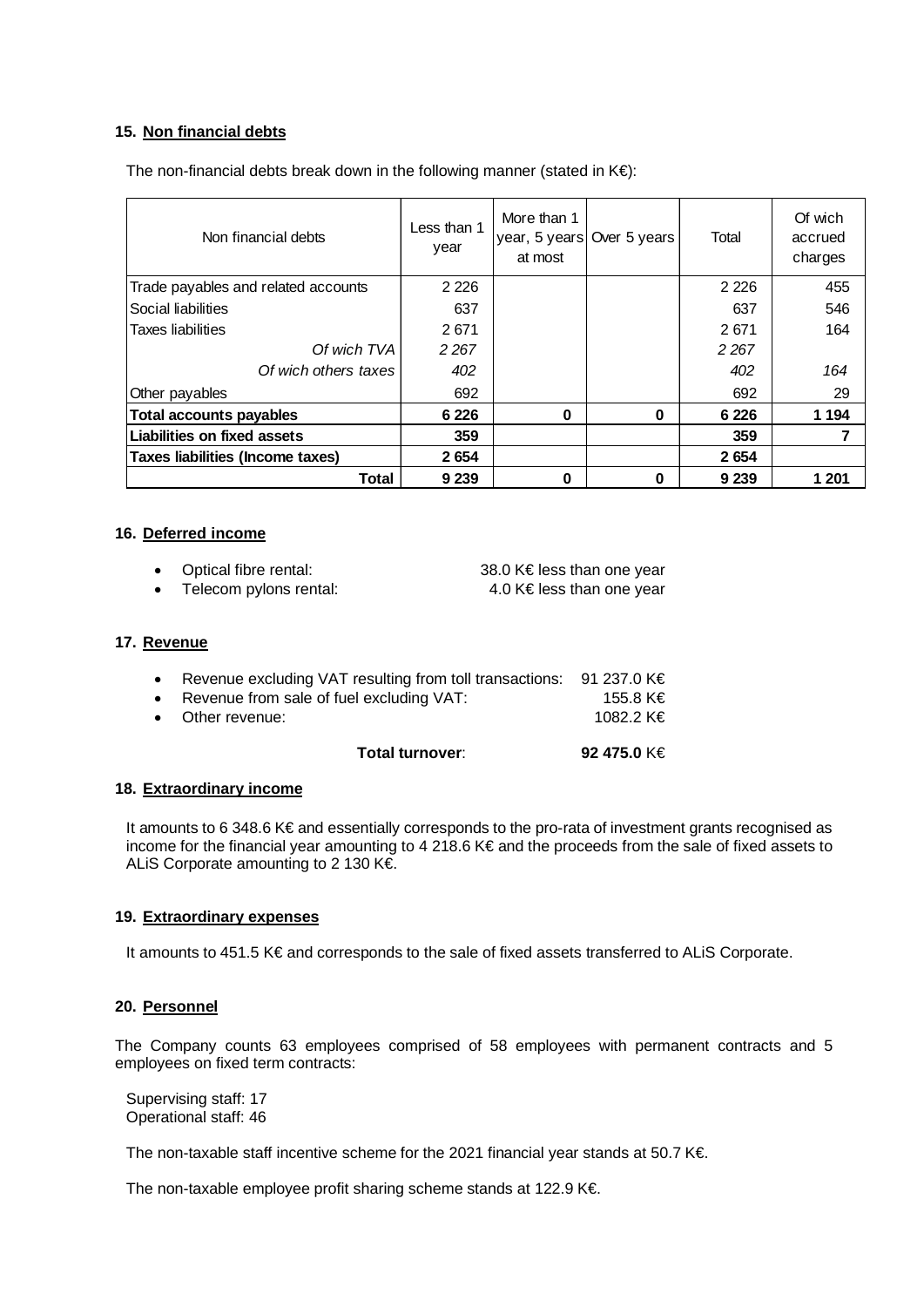## **21. Executive compensation**

The total amount of direct and indirect compensation of any kind, received from French and foreign companies by the executives (Managing Director), amounts to 120.3 K€, (including social contributions and provisions) as at 30<sup>th</sup> April 2021.

As of 1<sup>st</sup> May 2021, the mandate of the Managing Director is no longer remunerated.

No attendance fees were allotted to board members and non-voting members during the 2021 financial year.

## **22. Off balance sheet commitments**

## **a) Commitments given**

NA.

.

## **b) Commitments received**

• As part of the carriageway renewal, a performance contract was signed on 19<sup>th</sup> July 2013 between ALIS, infrastructure owner, and the Contractor.

To guarantee full completion of works and the payment of penalties as set out in the Contract, ALIS received a joint surety limited to a maximum amount of 4 477 629  $\epsilon$  from the GIE Constructeurs. The GIE is comprised of Colas Grand Travaux and Le Foll Travaux Publics. The said Contract Amount is updated and revised in accordance with the terms as set out in article 9 of the Contract.

The Guarantee shall end on expiry of a period of one year after the date at which it came into effect, i.e. 11<sup>th</sup> July 2021 at the latest. After this deadline, no request for the possible use of the Guarantee shall be taken into account by the Joint Surety.

- As part of the concession contract between ALiS and the oil company SHELL signed on 27<sup>th</sup> May 2021 for the renovation and operation of service areas at the "Les Haras" and "Domaine d'Harcourt" rest and service areas on the A28 motorway providing the following services:
	- Fuel distribution;
	- Shop sales;
	- Catering and associated services.

ALIS received a bank guarantee of 200 000  $\epsilon$ . The guarantee shall remain in effect for the whole duration of the contract i.e. up until 14<sup>th</sup> June 2036.

The purpose of the guarantee is to ensure payment by the concession holder of all and any sums due to the beneficiary, under the above aforementioned contract.

## **c) Commitments on retirement indemnities for employees**

Commitments on retirement indemnities for employees are estimated to  $60\,000 \in \text{as at }$ 31/12/2021. No provision has been recorded in the Company books an no payment has been made during the year relating to this commitment. .